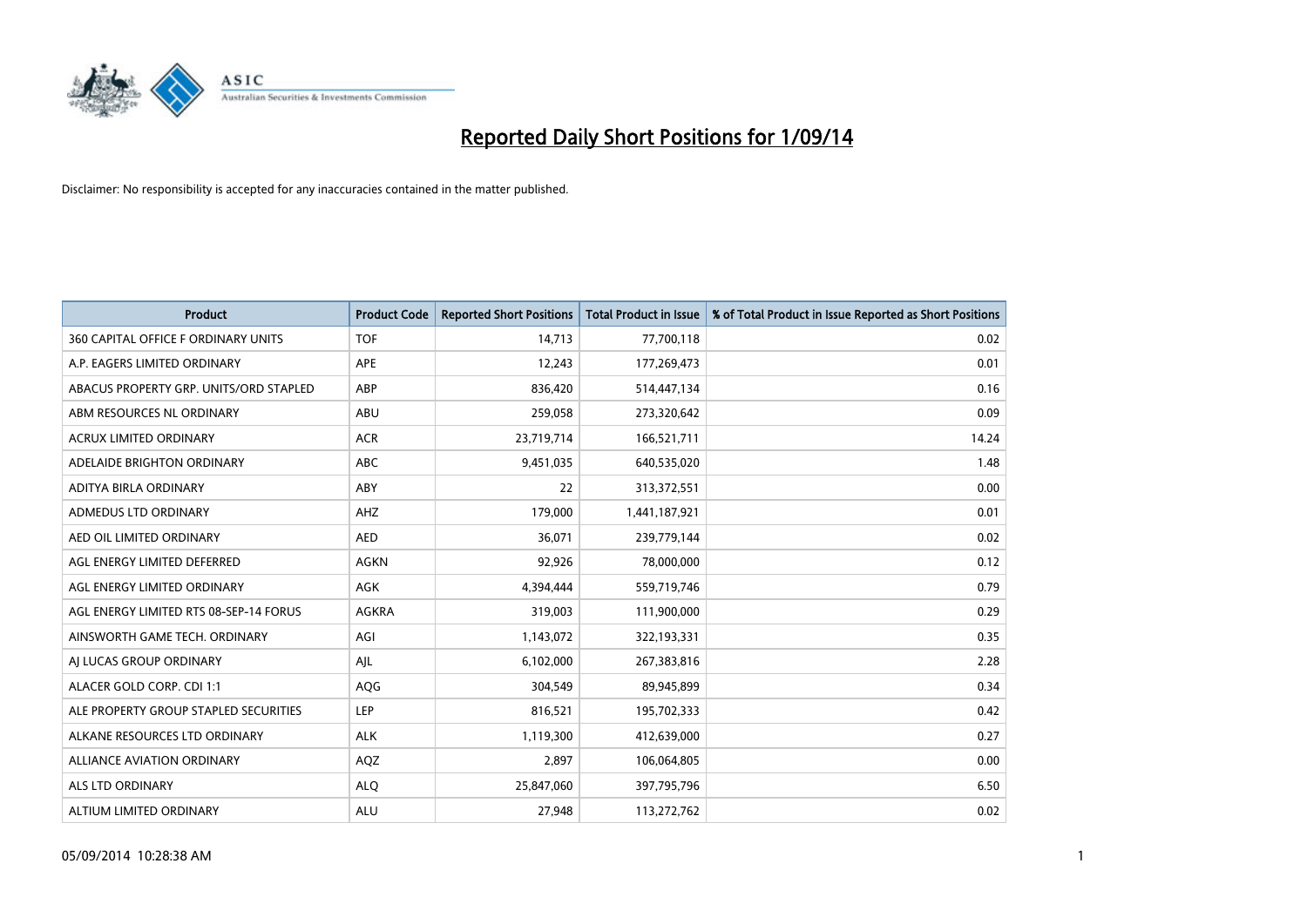

| <b>Product</b>                         | <b>Product Code</b> | <b>Reported Short Positions</b> | <b>Total Product in Issue</b> | % of Total Product in Issue Reported as Short Positions |
|----------------------------------------|---------------------|---------------------------------|-------------------------------|---------------------------------------------------------|
| ALUMINA LIMITED ORDINARY               | <b>AWC</b>          | 80,499,493                      | 2,806,225,615                 | 2.87                                                    |
| AMALGAMATED HOLDINGS ORDINARY          | AHD                 | 123,066                         | 157,884,059                   | 0.08                                                    |
| AMCOM TELECOMM. ORDINARY               | AMM                 | 3,726,126                       | 264,835,089                   | 1.41                                                    |
| AMCOR LIMITED ORDINARY                 | AMC                 | 2,823,513                       | 1,206,684,923                 | 0.23                                                    |
| AMP LIMITED ORDINARY                   | AMP                 | 11,001,624                      | 2,957,737,964                 | 0.37                                                    |
| ANSELL LIMITED ORDINARY                | <b>ANN</b>          | 6,732,474                       | 152,940,881                   | 4.40                                                    |
| ANTARES ENERGY LTD ORDINARY            | AZZ                 | 1,564                           | 255,000,000                   | 0.00                                                    |
| ANZ BANKING GRP LTD ORDINARY           | ANZ                 | 9,364,997                       | 2,756,605,842                 | 0.34                                                    |
| APA GROUP STAPLED SECURITIES           | APA                 | 11,821,782                      | 835,750,807                   | 1.41                                                    |
| APN NEWS & MEDIA ORDINARY              | <b>APN</b>          | 730,032                         | 1,029,041,356                 | 0.07                                                    |
| AQUARIUS PLATINUM. ORDINARY            | <b>AOP</b>          | 2,834,978                       | 1,464,872,899                 | 0.19                                                    |
| AQUILA RESOURCES ORDINARY              | <b>AQA</b>          | 14,745                          | 411,804,442                   | 0.00                                                    |
| ARB CORPORATION ORDINARY               | ARP                 | 1,295,825                       | 72,493,302                    | 1.79                                                    |
| ARENA REIT. ORDINARY UNITS             | <b>ARF</b>          | 2,052                           | 211,495,653                   | 0.00                                                    |
| ARISTOCRAT LEISURE ORDINARY            | ALL                 | 323,837                         | 626,528,316                   | 0.05                                                    |
| ARRIUM LTD ORDINARY                    | ARI                 | 44,852,882                      | 1,366,183,142                 | 3.28                                                    |
| ASALEO CARE LIMITED ORDINARY           | AHY                 | 3,472,505                       | 603,469,434                   | 0.58                                                    |
| ASCIANO LIMITED ORDINARY               | <b>AIO</b>          | 1,081,609                       | 975,385,664                   | 0.11                                                    |
| ASG GROUP LIMITED ORDINARY             | ASZ                 | 328,084                         | 206,720,839                   | 0.16                                                    |
| ASIA PACIFIC DATA ORDINARY STAPLED SEC | AJD                 | 1,192                           | 115,000,100                   | 0.00                                                    |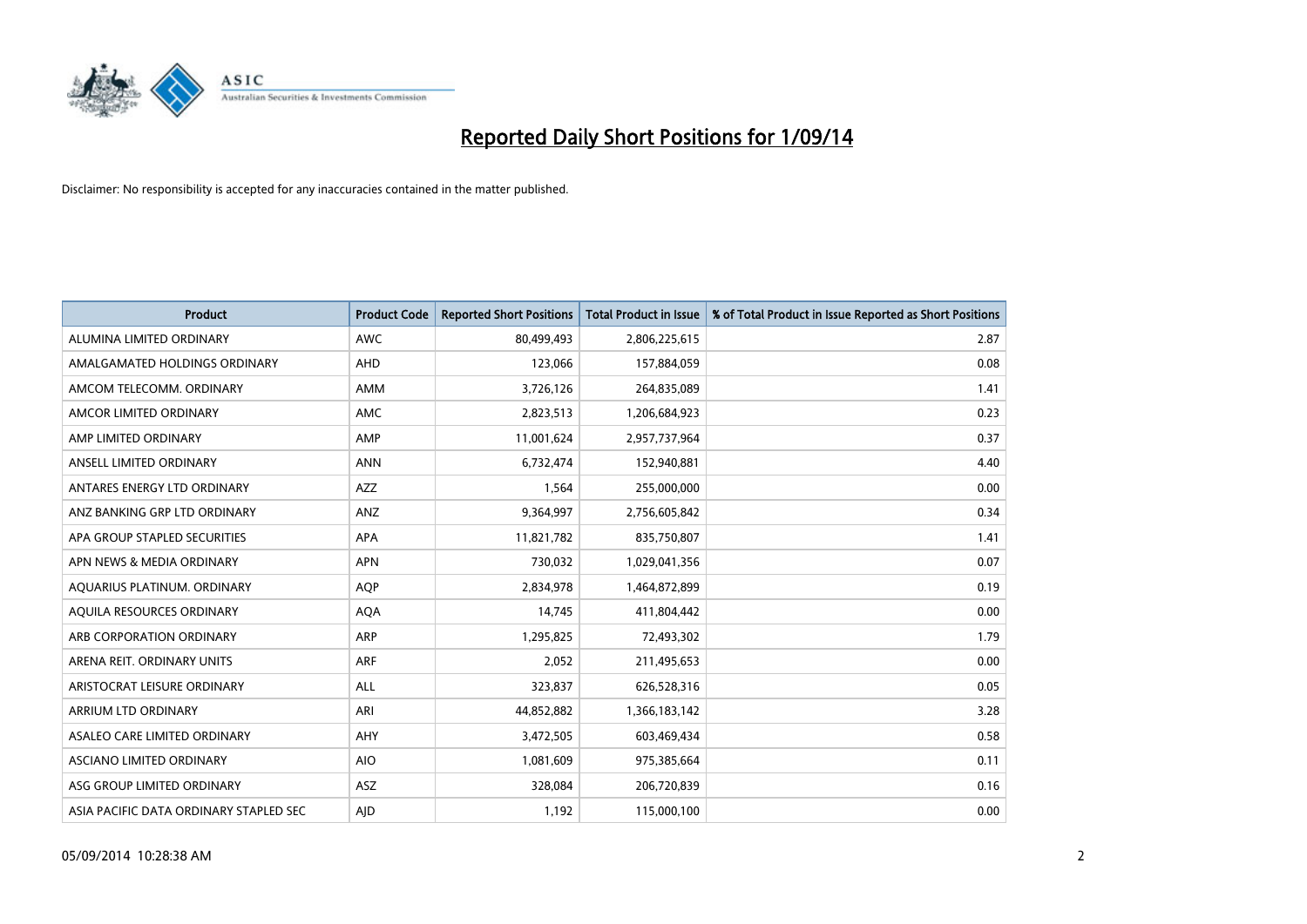

| <b>Product</b>                            | <b>Product Code</b> | <b>Reported Short Positions</b> | <b>Total Product in Issue</b> | % of Total Product in Issue Reported as Short Positions |
|-------------------------------------------|---------------------|---------------------------------|-------------------------------|---------------------------------------------------------|
| ASPEN GROUP ORD/UNITS STAPLED             | <b>APZ</b>          | 137,840                         | 119,948,774                   | 0.11                                                    |
| ASTRO JAP PROP GROUP STAPLED US PROHIBIT. | AIA                 | 32,341                          | 67,211,752                    | 0.05                                                    |
| ASX LIMITED ORDINARY                      | <b>ASX</b>          | 4,651,537                       | 193,595,162                   | 2.40                                                    |
| ATLAS IRON LIMITED ORDINARY               | <b>AGO</b>          | 148,081,978                     | 915,701,543                   | 16.17                                                   |
| ATRUM COAL NL ORDINARY                    | ATU                 | 85,864                          | 162,324,242                   | 0.05                                                    |
| ATTILA RESOURCES LTD ORDINARY             | <b>AYA</b>          | 3,645                           | 83,125,664                    | 0.00                                                    |
| AUCKLAND INTERNATION ORDINARY             | AIA                 | 3,788                           | 1,190,484,097                 | 0.00                                                    |
| AURIZON HOLDINGS LTD ORDINARY             | AZJ                 | 2,673,227                       | 2,137,284,503                 | 0.13                                                    |
| AUSDRILL LIMITED ORDINARY                 | <b>ASL</b>          | 23,218,430                      | 312,277,224                   | 7.44                                                    |
| AUSENCO LIMITED ORDINARY                  | AAX                 | 1,336,193                       | 168,449,799                   | 0.79                                                    |
| AUSNET SERVICES STAPLED SECURITIES        | <b>AST</b>          | 27,952,617                      | 3,425,244,162                 | 0.82                                                    |
| <b>AUSTAL LIMITED ORDINARY</b>            | ASB                 | 56,632                          | 346,379,377                   | 0.02                                                    |
| AUSTBROKERS HOLDINGS ORDINARY             | <b>AUB</b>          | 26,025                          | 59,955,596                    | 0.04                                                    |
| AUSTEX OIL LIMITED ORDINARY               | <b>AOK</b>          | 1,000                           | 553,571,402                   | 0.00                                                    |
| AUSTIN ENGINEERING ORDINARY               | ANG                 | 214,827                         | 84,274,004                    | 0.25                                                    |
| AUSTRALAND PROPERTY STAPLED SECURITY      | <b>ALZ</b>          | 104,908                         | 581,797,922                   | 0.02                                                    |
| AUSTRALIAN AGRICULT. ORDINARY             | AAC                 | 2,164,001                       | 532,474,721                   | 0.41                                                    |
| AUSTRALIAN FOUNDAT, ORDINARY              | AFI                 | 100                             | 1,049,055,166                 | 0.00                                                    |
| AUSTRALIAN PHARM, ORDINARY                | API                 | 10,572,349                      | 488,115,883                   | 2.17                                                    |
| AUTOMOTIVE HOLDINGS ORDINARY              | <b>AHE</b>          | 1,386,462                       | 306,437,941                   | 0.45                                                    |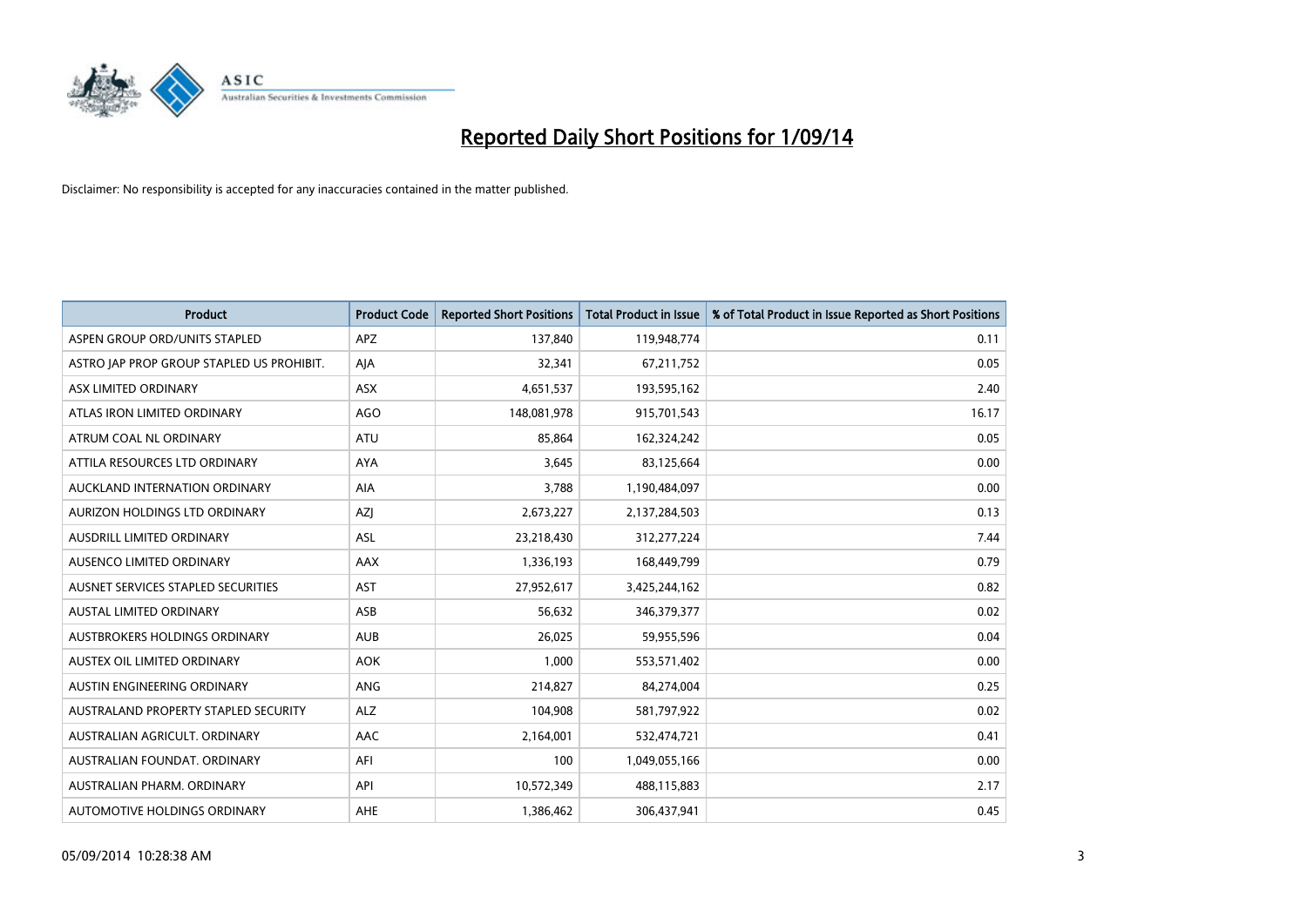

| <b>Product</b>                       | <b>Product Code</b> | <b>Reported Short Positions</b> | <b>Total Product in Issue</b> | % of Total Product in Issue Reported as Short Positions |
|--------------------------------------|---------------------|---------------------------------|-------------------------------|---------------------------------------------------------|
| AVEO GROUP STAPLED SECURITIES        | AOG                 | 9,840,488                       | 500,111,460                   | 1.97                                                    |
| AWE LIMITED ORDINARY                 | AWE                 | 854,913                         | 522,696,385                   | 0.16                                                    |
| <b>AZONTO PET LTD ORDINARY</b>       | <b>APY</b>          | 1                               | 1,159,375,100                 | 0.00                                                    |
| AZUMAH RESOURCES ORDINARY            | <b>AZM</b>          | $\mathbf{1}$                    | 358,316,919                   | 0.00                                                    |
| <b>BANDANNA ENERGY ORDINARY</b>      | <b>BND</b>          | 24,135,792                      | 528,481,199                   | 4.57                                                    |
| BANK OF QUEENSLAND. ORDINARY         | <b>BOQ</b>          | 3,473,215                       | 362,516,534                   | 0.96                                                    |
| <b>BANNERMAN RESOURCES ORDINARY</b>  | <b>BMN</b>          | 112,046                         | 329,745,150                   | 0.03                                                    |
| <b>BASE RES LIMITED ORDINARY</b>     | <b>BSE</b>          | 5,501,878                       | 561,840,029                   | 0.98                                                    |
| <b>BATHURST RES LTD. ORDINARY</b>    | <b>BRL</b>          | 2,054,008                       | 947,828,434                   | 0.22                                                    |
| <b>BC IRON LIMITED ORDINARY</b>      | <b>BCI</b>          | 6,423,552                       | 124,345,439                   | 5.17                                                    |
| BEACH ENERGY LIMITED ORDINARY        | <b>BPT</b>          | 17,871,796                      | 1,292,897,806                 | 1.38                                                    |
| BEADELL RESOURCE LTD ORDINARY        | <b>BDR</b>          | 31,285,089                      | 798,657,280                   | 3.92                                                    |
| BEGA CHEESE LTD ORDINARY             | <b>BGA</b>          | 780,202                         | 152,602,945                   | 0.51                                                    |
| BENDIGO AND ADELAIDE ORDINARY        | <b>BEN</b>          | 14,104,587                      | 447,896,991                   | 3.15                                                    |
| BENTHAM IMF LTD ORDINARY             | <b>IMF</b>          | 3,724,332                       | 165,370,269                   | 2.25                                                    |
| BERKELEY RESOURCES ORDINARY          | <b>BKY</b>          | 278,359                         | 180,361,323                   | 0.15                                                    |
| BETASHARES ASX RES ETF UNITS         | <b>ORE</b>          | 512,000                         | 2,923,641                     | 17.51                                                   |
| BETASHARESCASHETF ETF UNITS          | AAA                 | 634                             | 12,343,410                    | 0.01                                                    |
| <b>BHP BILLITON LIMITED ORDINARY</b> | <b>BHP</b>          | 7,847,538                       | 3,211,691,105                 | 0.24                                                    |
| <b>BIGAIR GROUP LIMITED ORDINARY</b> | <b>BGL</b>          | 23,656                          | 172,872,340                   | 0.01                                                    |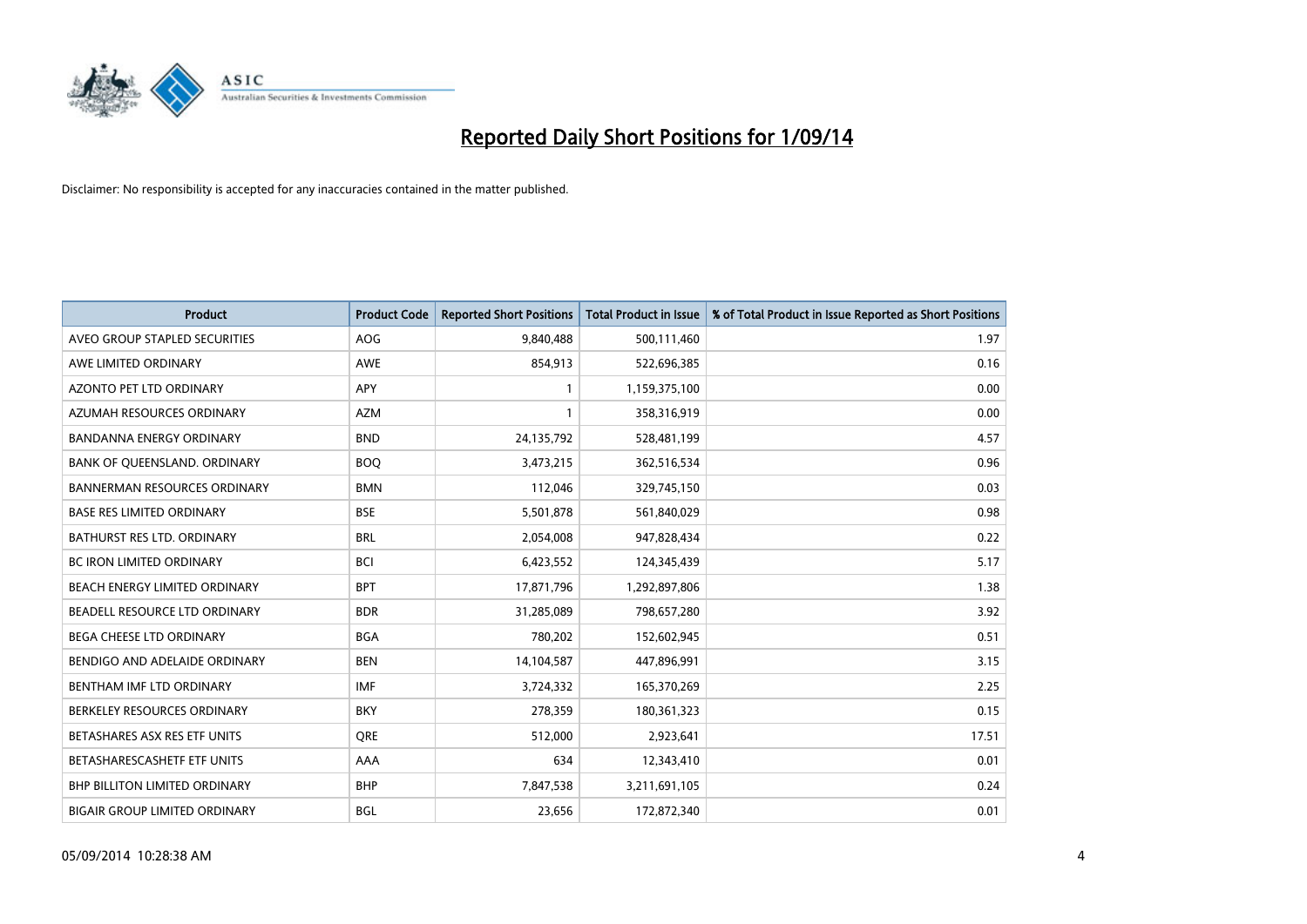

| <b>Product</b>                                | <b>Product Code</b> | <b>Reported Short Positions</b> | <b>Total Product in Issue</b> | % of Total Product in Issue Reported as Short Positions |
|-----------------------------------------------|---------------------|---------------------------------|-------------------------------|---------------------------------------------------------|
| <b>BILLABONG ORDINARY</b>                     | <b>BBG</b>          | 3,314,242                       | 990,370,034                   | 0.33                                                    |
| <b>BIONOMICS LIMITED ORDINARY</b>             | <b>BNO</b>          | 71,000                          | 417,356,567                   | 0.02                                                    |
| BIRIMIAN GOLD LTD ORDINARY                    | <b>BGS</b>          | 530,000                         | 864,981,654                   | 0.06                                                    |
| <b>BLACKHAM RESOURCES ORDINARY</b>            | <b>BLK</b>          | 153,700                         | 118,612,952                   | 0.13                                                    |
| <b>BLACKMORES LIMITED ORDINARY</b>            | <b>BKL</b>          | 1,882                           | 17,114,947                    | 0.01                                                    |
| <b>BLACKTHORN RESOURCES ORD US PROHIBITED</b> | <b>BTR</b>          | 3,967                           | 164,285,950                   | 0.00                                                    |
| BLUESCOPE STEEL LTD ORDINARY                  | <b>BSL</b>          | 1,999,925                       | 559,227,871                   | 0.36                                                    |
| <b>BOART LONGYEAR ORDINARY</b>                | <b>BLY</b>          | 34,443,278                      | 461,163,412                   | 7.47                                                    |
| <b>BORAL LIMITED, ORDINARY</b>                | <b>BLD</b>          | 12,434,688                      | 782,736,249                   | 1.59                                                    |
| <b>BRADKEN LIMITED ORDINARY</b>               | <b>BKN</b>          | 14,867,564                      | 171,027,249                   | 8.69                                                    |
| <b>BRAMBLES LIMITED ORDINARY</b>              | <b>BXB</b>          | 1,022,774                       | 1,563,453,017                 | 0.07                                                    |
| BREVILLE GROUP LTD ORDINARY                   | <b>BRG</b>          | 2,641,156                       | 130,095,322                   | 2.03                                                    |
| <b>BRICKWORKS LIMITED ORDINARY</b>            | <b>BKW</b>          | 82,208                          | 148,038,996                   | 0.06                                                    |
| <b>BULLABULLING GOLD ORDINARY</b>             | BAB                 | 48,873                          | 350,811,553                   | 0.01                                                    |
| <b>BURU ENERGY ORDINARY</b>                   | <b>BRU</b>          | 17,835,304                      | 298,505,530                   | 5.97                                                    |
| <b>BWP TRUST ORDINARY UNITS</b>               | <b>BWP</b>          | 7,108,703                       | 639,724,826                   | 1.11                                                    |
| CABCHARGE AUSTRALIA ORDINARY                  | CAB                 | 11,235,612                      | 120,430,683                   | 9.33                                                    |
| CALTEX AUSTRALIA ORDINARY                     | <b>CTX</b>          | 1,440,382                       | 270,000,000                   | 0.53                                                    |
| CAPE LAMBERT RES LTD ORDINARY                 | <b>CFE</b>          | 5,476,500                       | 626,896,143                   | 0.87                                                    |
| <b>CAPITOL HEALTH ORDINARY</b>                | CAJ                 | 146,319                         | 431,180,115                   | 0.03                                                    |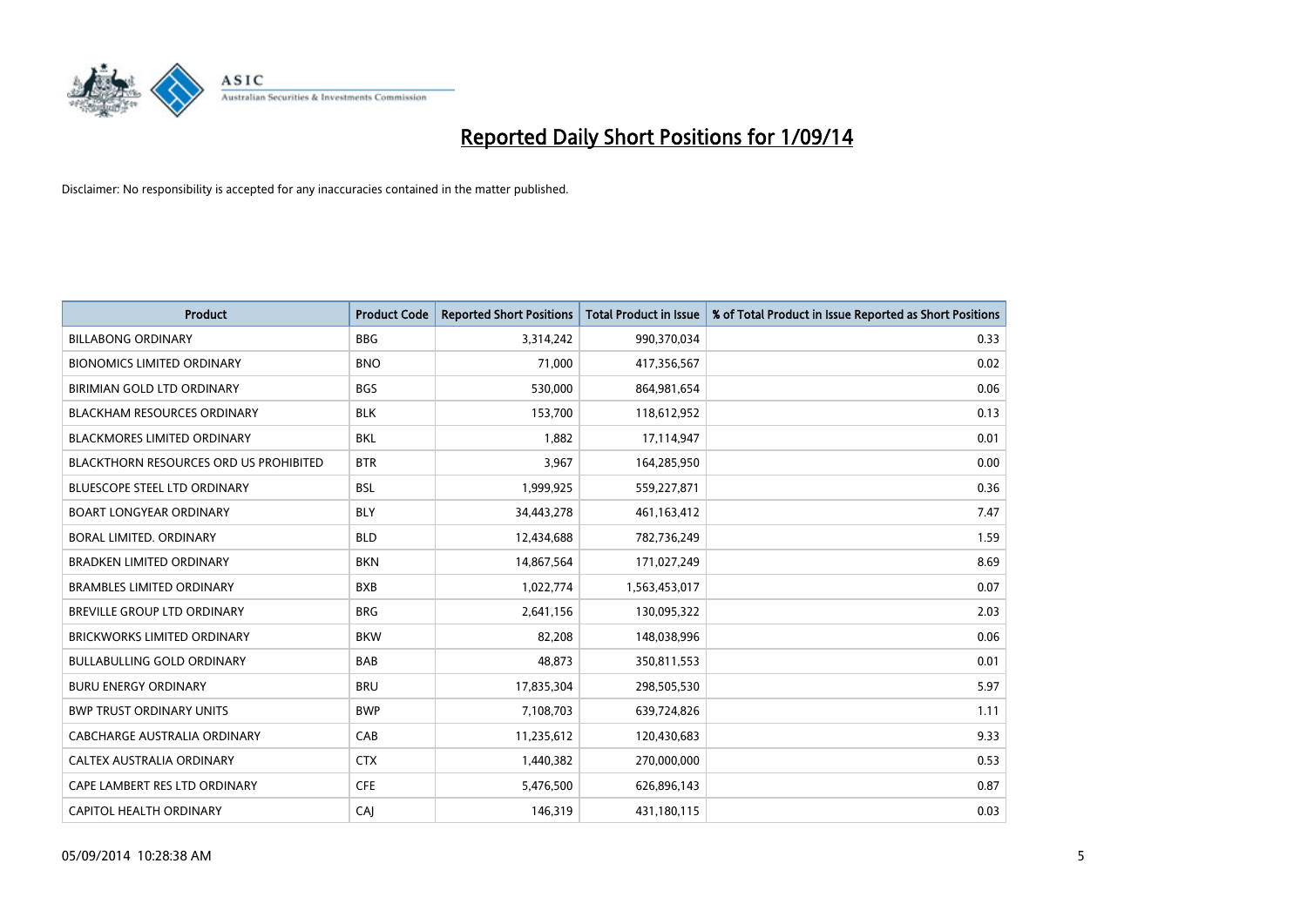

| <b>Product</b>                          | <b>Product Code</b> | <b>Reported Short Positions</b> | <b>Total Product in Issue</b> | % of Total Product in Issue Reported as Short Positions |
|-----------------------------------------|---------------------|---------------------------------|-------------------------------|---------------------------------------------------------|
| <b>CARDNO LIMITED ORDINARY</b>          | CDD                 | 7,752,318                       | 163,266,973                   | 4.75                                                    |
| CARNARVON PETROLEUM ORDINARY            | <b>CVN</b>          | 546,059                         | 987,176,977                   | 0.06                                                    |
| CARSALES.COM LTD ORDINARY               | <b>CRZ</b>          | 7,426,422                       | 237,828,965                   | 3.12                                                    |
| CASH CONVERTERS ORDINARY                | CCV                 | 8,688,061                       | 428,886,124                   | 2.03                                                    |
| CEDAR WOODS PROP. ORDINARY              | <b>CWP</b>          | 81,737                          | 78,336,371                    | 0.10                                                    |
| CENTRAL PETROLEUM ORDINARY              | <b>CTP</b>          | 376,858                         | 348,718,957                   | 0.11                                                    |
| CFS RETAIL TRUST GRP STAPLED SECURITIES | <b>CFX</b>          | 7,805,837                       | 3,018,050,810                 | 0.26                                                    |
| <b>CHALLENGER LIMITED ORDINARY</b>      | <b>CGF</b>          | 766,706                         | 564,063,117                   | 0.14                                                    |
| CHANDLER MACLEOD LTD ORDINARY           | <b>CMG</b>          | 1,095                           | 547,985,086                   | 0.00                                                    |
| CHARTER HALL GROUP STAPLED US PROHIBIT. | <b>CHC</b>          | 601,423                         | 347,989,262                   | 0.17                                                    |
| <b>CHARTER HALL RETAIL UNITS</b>        | <b>CQR</b>          | 164,871                         | 369,040,750                   | 0.04                                                    |
| <b>CHORUS LIMITED ORDINARY</b>          | <b>CNU</b>          | 34,740                          | 396,369,767                   | 0.01                                                    |
| COAL OF AFRICA LTD ORDINARY             | <b>CZA</b>          | 426                             | 1,048,368,613                 | 0.00                                                    |
| <b>COALSPUR MINES LTD ORDINARY</b>      | <b>CPL</b>          | 1,756,760                       | 641,544,455                   | 0.27                                                    |
| <b>COBAR CONSOLIDATED ORDINARY</b>      | CCU                 | 100,000                         | 329,715,353                   | 0.03                                                    |
| COCA-COLA AMATIL ORDINARY               | <b>CCL</b>          | 19,562,851                      | 763,590,249                   | 2.56                                                    |
| COCHLEAR LIMITED ORDINARY               | <b>COH</b>          | 3,220,331                       | 57,062,020                    | 5.64                                                    |
| <b>COCKATOO COAL ORDINARY</b>           | <b>COK</b>          | 167,987                         | 4,560,196,928                 | 0.00                                                    |
| <b>CODAN LIMITED ORDINARY</b>           | <b>CDA</b>          | 377,041                         | 176,969,924                   | 0.21                                                    |
| <b>COFFEY INTERNATIONAL ORDINARY</b>    | <b>COF</b>          | 7,994                           | 255,833,165                   | 0.00                                                    |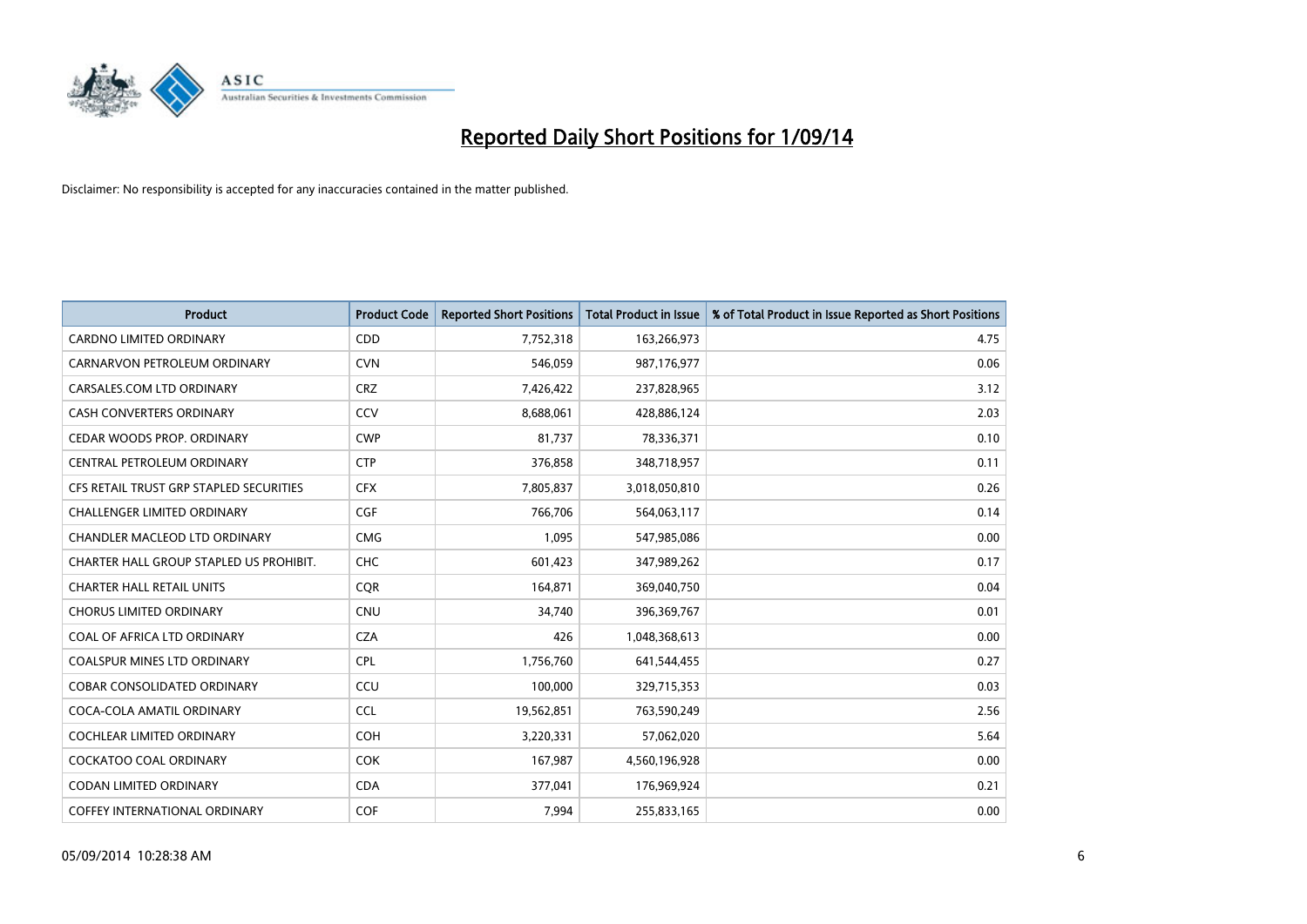

| <b>Product</b>                      | <b>Product Code</b> | <b>Reported Short Positions</b> | <b>Total Product in Issue</b> | % of Total Product in Issue Reported as Short Positions |
|-------------------------------------|---------------------|---------------------------------|-------------------------------|---------------------------------------------------------|
| <b>COKAL LTD ORDINARY</b>           | <b>CKA</b>          | 6,820                           | 471,103,926                   | 0.00                                                    |
| <b>COLLECTION HOUSE ORDINARY</b>    | <b>CLH</b>          | 2,226,100                       | 129,717,785                   | 1.72                                                    |
| <b>COLLINS FOODS LTD ORDINARY</b>   | <b>CKF</b>          | 100,000                         | 93,000,003                    | 0.11                                                    |
| COMMONWEALTH BANK, ORDINARY         | <b>CBA</b>          | 13,712,165                      | 1,621,319,194                 | 0.85                                                    |
| <b>COMPASS RESOURCES ORDINARY</b>   | <b>CMR</b>          | 7,472                           | 1,403,744,100                 | 0.00                                                    |
| <b>COMPUTERSHARE LTD ORDINARY</b>   | <b>CPU</b>          | 5,466,402                       | 556,203,079                   | 0.98                                                    |
| <b>COOPER ENERGY LTD ORDINARY</b>   | <b>COE</b>          | 257,970                         | 329,235,509                   | 0.08                                                    |
| <b>CORP TRAVEL LIMITED ORDINARY</b> | <b>CTD</b>          | 338,794                         | 89,931,376                    | 0.38                                                    |
| <b>COVER-MORE GRP LTD ORDINARY</b>  | <b>CVO</b>          | 7,463,193                       | 317,750,000                   | 2.35                                                    |
| <b>CREDIT CORP GROUP ORDINARY</b>   | CCP                 | 309,416                         | 46,131,882                    | 0.67                                                    |
| CROMWELL PROP STAPLED SECURITIES    | <b>CMW</b>          | 10,582,671                      | 1,730,065,823                 | 0.61                                                    |
| <b>CROWE HORWATH AUS ORDINARY</b>   | <b>CRH</b>          | 248,683                         | 273,005,429                   | 0.09                                                    |
| CROWN RESORTS LTD ORDINARY          | <b>CWN</b>          | 5,759,050                       | 728,394,185                   | 0.79                                                    |
| <b>CSG LIMITED ORDINARY</b>         | CSV                 | 18,948                          | 279,290,492                   | 0.01                                                    |
| <b>CSL LIMITED ORDINARY</b>         | <b>CSL</b>          | 1,667,725                       | 474,588,196                   | 0.35                                                    |
| <b>CSR LIMITED ORDINARY</b>         | <b>CSR</b>          | 17,500,680                      | 506,000,315                   | 3.46                                                    |
| <b>CUDECO LIMITED ORDINARY</b>      | CDU                 | 8,269,762                       | 235,425,143                   | 3.51                                                    |
| DATA#3 LIMITED ORDINARY             | <b>DTL</b>          | 164,166                         | 153,974,950                   | 0.11                                                    |
| DECMIL GROUP LIMITED ORDINARY       | <b>DCG</b>          | 2,767,190                       | 168,657,794                   | 1.64                                                    |
| DEEP YELLOW LIMITED ORDINARY        | <b>DYL</b>          | 947                             | 1,888,400,127                 | 0.00                                                    |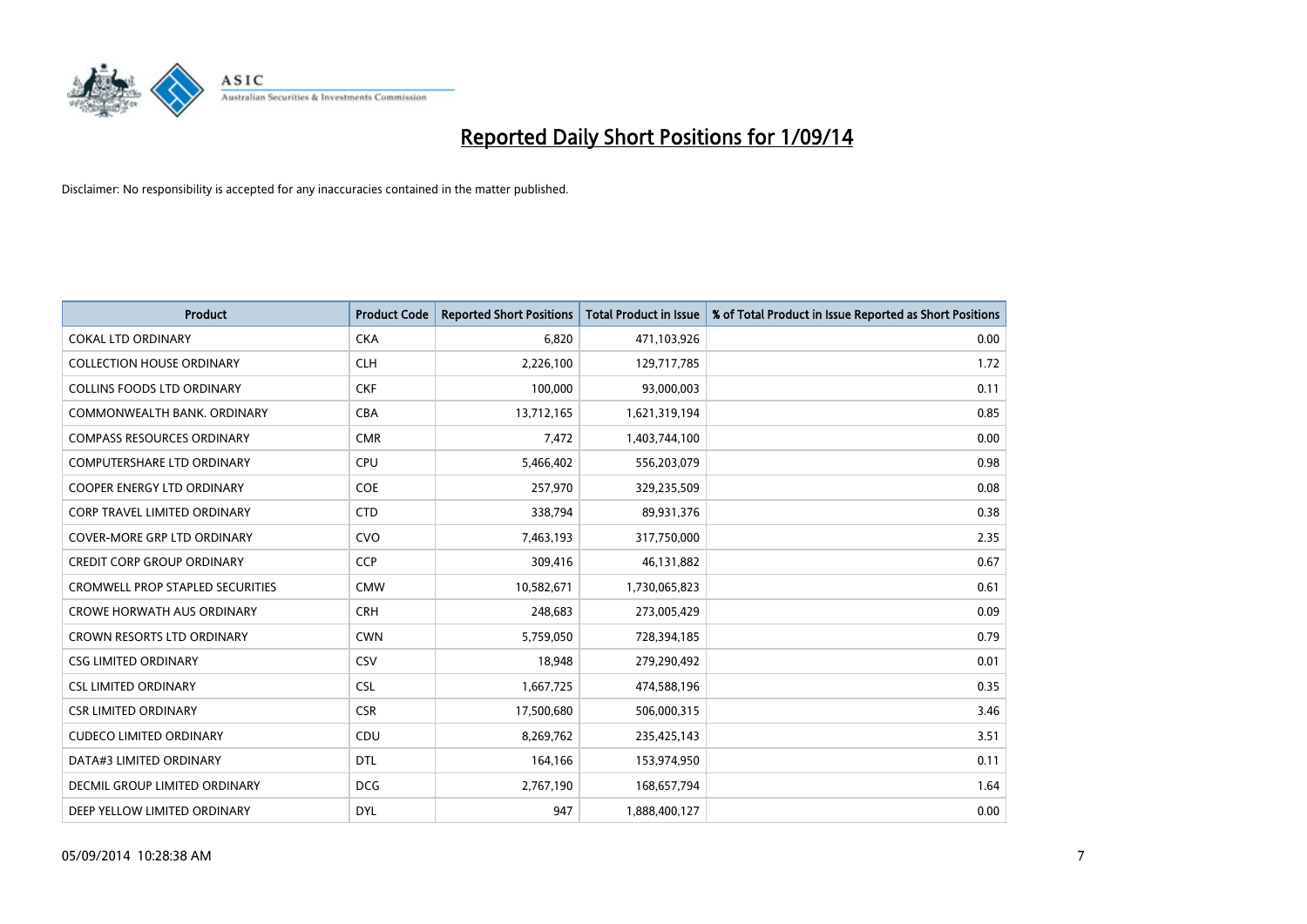

| <b>Product</b>                       | <b>Product Code</b> | <b>Reported Short Positions</b> | <b>Total Product in Issue</b> | % of Total Product in Issue Reported as Short Positions |
|--------------------------------------|---------------------|---------------------------------|-------------------------------|---------------------------------------------------------|
| DEXUS PROPERTY GROUP STAPLED UNITS   | <b>DXS</b>          | 21,469,382                      | 5,433,110,810                 | 0.40                                                    |
| DICK SMITH HLDGS ORDINARY            | <b>DSH</b>          | 8,883,799                       | 236,511,364                   | 3.76                                                    |
| DISCOVERY METALS LTD ORDINARY        | <b>DML</b>          | 1,277,631                       | 644,039,581                   | 0.20                                                    |
| DOMINO PIZZA ENTERPR ORDINARY        | <b>DMP</b>          | 944,668                         | 85,963,273                    | 1.10                                                    |
| DONACO INTERNATIONAL ORDINARY        | <b>DNA</b>          | 3,507,752                       | 460,454,837                   | 0.76                                                    |
| DORAY MINERALS LTD ORDINARY          | <b>DRM</b>          | 156,552                         | 165,784,256                   | 0.09                                                    |
| DOWNER EDI LIMITED ORDINARY          | <b>DOW</b>          | 20,381,037                      | 435,399,975                   | 4.68                                                    |
| DRILLSEARCH ENERGY ORDINARY          | <b>DLS</b>          | 16,116,295                      | 444,174,052                   | 3.63                                                    |
| DUET GROUP STAPLED US PROHIBIT.      | <b>DUE</b>          | 3,503,214                       | 1,327,719,444                 | 0.26                                                    |
| DUKETON MINING ORDINARY              | <b>DKM</b>          | 3.894                           | 82,524,812                    | 0.00                                                    |
| DULUXGROUP LIMITED ORDINARY          | <b>DLX</b>          | 443,437                         | 383,503,942                   | 0.12                                                    |
| <b>DWS LTD ORDINARY</b>              | <b>DWS</b>          | 195,096                         | 132,362,763                   | 0.15                                                    |
| ECHO ENTERTAINMENT ORDINARY          | <b>EGP</b>          | 5,081,973                       | 825,672,730                   | 0.62                                                    |
| <b>ELDERS LIMITED ORDINARY</b>       | <b>ELD</b>          | 19,216,729                      | 455,013,329                   | 4.22                                                    |
| ELEMENTAL MINERALS ORDINARY          | <b>ELM</b>          | 94,536                          | 315,663,391                   | 0.03                                                    |
| <b>EMECO HOLDINGS ORDINARY</b>       | <b>EHL</b>          | 7,009,011                       | 599,675,707                   | 1.17                                                    |
| <b>ENDEAVOUR MIN CORP CDI 1:1</b>    | <b>EVR</b>          | 31,265                          | 50,014,634                    | 0.06                                                    |
| <b>ENERGY DEVELOPMENTS ORDINARY</b>  | <b>ENE</b>          | 1,055,600                       | 169,673,095                   | 0.62                                                    |
| <b>ENERGY RESOURCES ORDINARY 'A'</b> | <b>ERA</b>          | 11,107,598                      | 517,725,062                   | 2.15                                                    |
| <b>ENERGY WORLD CORPOR, ORDINARY</b> | <b>EWC</b>          | 42.734.361                      | 1,734,166,672                 | 2.46                                                    |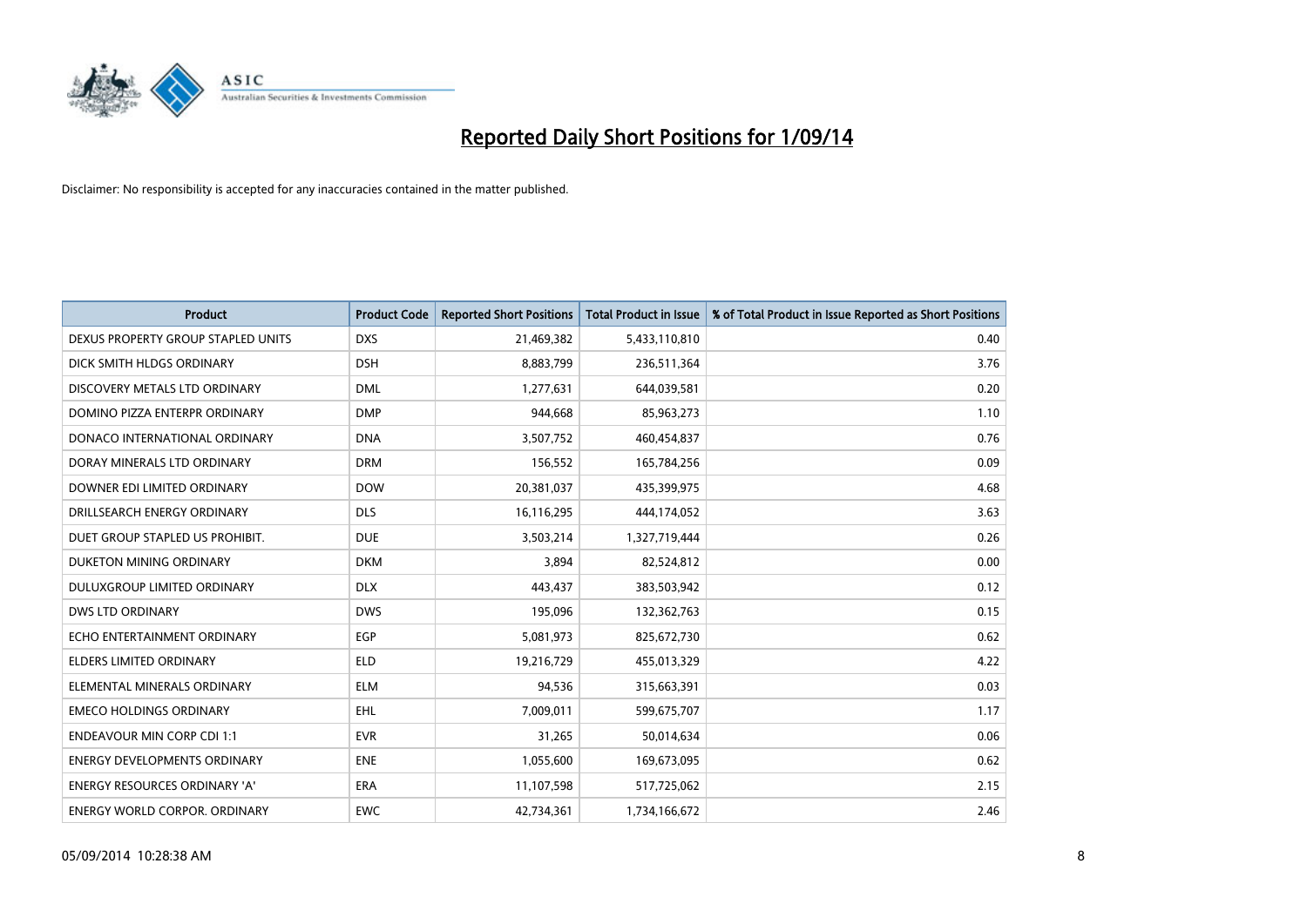

| <b>Product</b>                         | <b>Product Code</b> | <b>Reported Short Positions</b> | <b>Total Product in Issue</b> | % of Total Product in Issue Reported as Short Positions |
|----------------------------------------|---------------------|---------------------------------|-------------------------------|---------------------------------------------------------|
| <b>ENVESTRA LIMITED ORDINARY</b>       | <b>ENV</b>          | 38,914                          | 1,796,808,474                 | 0.00                                                    |
| EQUATORIAL RES LTD ORDINARY            | EQX                 | 174                             | 122,185,353                   | 0.00                                                    |
| EQUITY TRUSTEES ORDINARY               | EQT                 | 323,019                         | 19,105,788                    | 1.69                                                    |
| ERM POWER LIMITED ORDINARY             | EPW                 | 322,651                         | 239,269,727                   | 0.13                                                    |
| EVOLUTION MINING LTD ORDINARY          | <b>EVN</b>          | 30,906,451                      | 712,493,836                   | 4.34                                                    |
| FAIRFAX MEDIA LTD ORDINARY             | <b>FXI</b>          | 61,513,486                      | 2,351,955,725                 | 2.62                                                    |
| <b>FANTASTIC HOLDINGS ORDINARY</b>     | <b>FAN</b>          | 42,168                          | 103,068,398                   | 0.04                                                    |
| FAR LTD ORDINARY                       | <b>FAR</b>          | 1,365,959                       | 2,699,846,742                 | 0.05                                                    |
| FEDERATION CNTRES ORD/UNIT STAPLED SEC | <b>FDC</b>          | 1,025,455                       | 1,427,641,565                 | 0.07                                                    |
| FINBAR GROUP LIMITED ORDINARY          | <b>FRI</b>          | 1,279                           | 227,018,204                   | 0.00                                                    |
| FISHER & PAYKEL H. ORDINARY            | <b>FPH</b>          | 5,726                           | 555,720,441                   | 0.00                                                    |
| FLEETWOOD CORP ORDINARY                | <b>FWD</b>          | 2,098,681                       | 60,581,211                    | 3.46                                                    |
| FLETCHER BUILDING ORDINARY             | <b>FBU</b>          | 658,700                         | 687,854,788                   | 0.10                                                    |
| <b>FLEXIGROUP LIMITED ORDINARY</b>     | <b>FXL</b>          | 3,973,204                       | 304,096,060                   | 1.31                                                    |
| FLIGHT CENTRE TRAVEL ORDINARY          | <b>FLT</b>          | 5,624,587                       | 100,586,119                   | 5.59                                                    |
| FLINDERS MINES LTD ORDINARY            | <b>FMS</b>          | 420,990                         | 2,400,995,602                 | 0.02                                                    |
| FOCUS MINERALS LTD ORDINARY            | <b>FML</b>          | 4,605,219                       | 9,137,375,877                 | 0.05                                                    |
| FOLKESTONE EDU TRUST UNITS             | <b>FET</b>          | 52,113                          | 205,069,661                   | 0.03                                                    |
| FONTERRA SHARE FUND ORDINARY UNITS     | <b>FSF</b>          | 83                              | 109,777,717                   | 0.00                                                    |
| FORTESCUE METALS GRP ORDINARY          | <b>FMG</b>          | 236,899,704                     | 3,113,798,151                 | 7.61                                                    |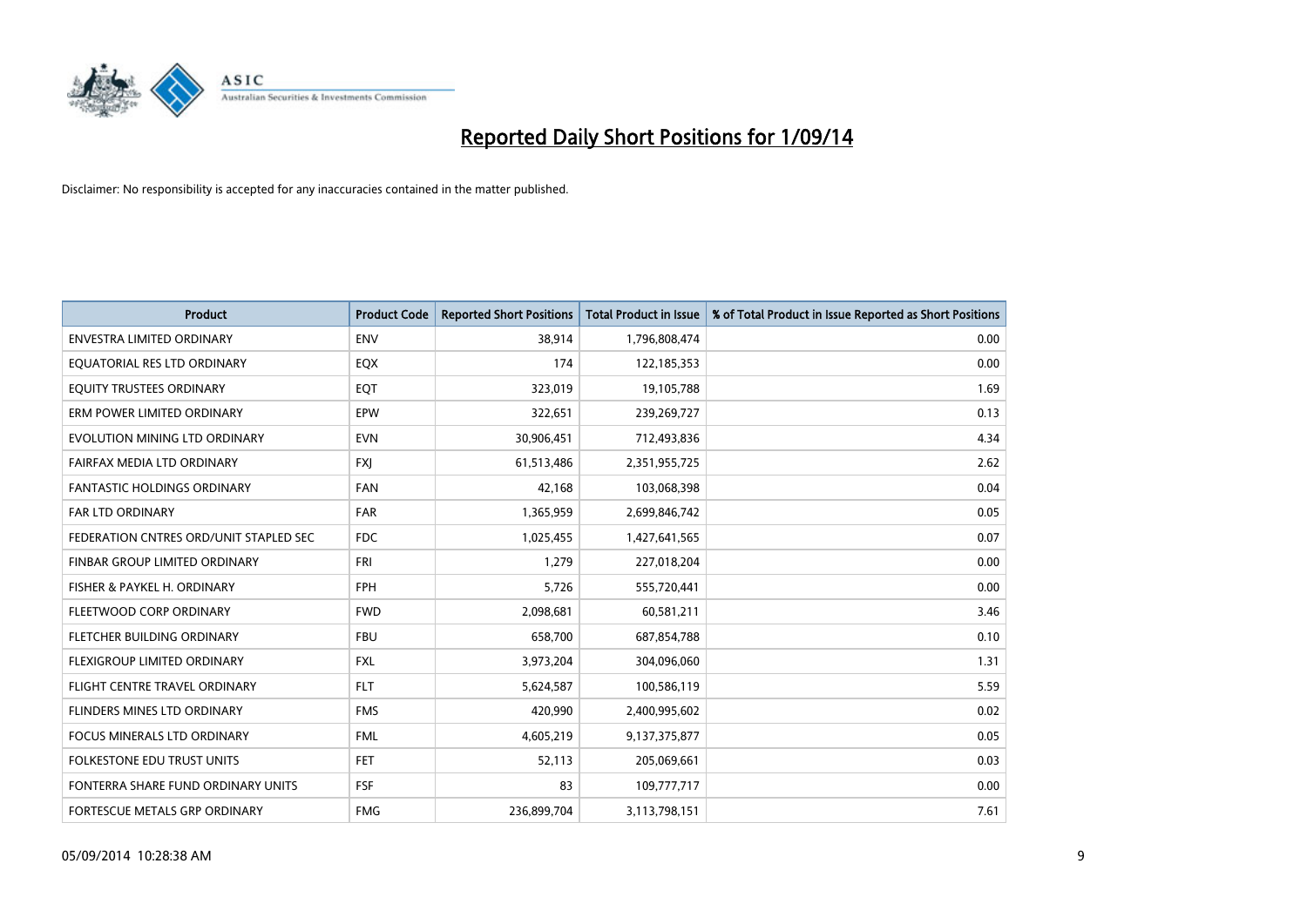

| <b>Product</b>                                   | <b>Product Code</b> | <b>Reported Short Positions</b> | <b>Total Product in Issue</b> | % of Total Product in Issue Reported as Short Positions |
|--------------------------------------------------|---------------------|---------------------------------|-------------------------------|---------------------------------------------------------|
| <b>G.U.D. HOLDINGS ORDINARY</b>                  | GUD                 | 2,687,408                       | 70,939,492                    | 3.79                                                    |
| <b>G8 EDUCATION LIMITED ORDINARY</b>             | <b>GEM</b>          | 15,973,417                      | 332,073,918                   | 4.81                                                    |
| <b>GBST HOLDINGS ORDINARY</b>                    | GBT                 | 19,881                          | 66,561,725                    | 0.03                                                    |
| <b>GDI PROPERTY GRP STAPLED SECURITIES</b>       | GDI                 | 51,505                          | 567,575,025                   | 0.01                                                    |
| <b>GENWORTH MORTGAGE ORDINARY</b>                | <b>GMA</b>          | 1,408,605                       | 650,000,000                   | 0.22                                                    |
| <b>GEODYNAMICS LIMITED ORDINARY</b>              | GDY                 | 819                             | 435,880,130                   | 0.00                                                    |
| <b>GINDALBIE METALS LTD ORDINARY</b>             | GBG                 | 34,819,449                      | 1,495,306,811                 | 2.33                                                    |
| <b>GOLD ROAD RES LTD ORDINARY</b>                | GOR                 | 2,978,510                       | 515,419,042                   | 0.58                                                    |
| <b>GOODMAN FIELDER, ORDINARY</b>                 | GFF                 | 7,771,631                       | 1,955,559,207                 | 0.40                                                    |
| <b>GOODMAN GROUP STAPLED</b>                     | <b>GMG</b>          | 4,524,932                       | 1,736,574,492                 | 0.26                                                    |
| <b>GPT GROUP STAPLED SEC.</b>                    | GPT                 | 2,536,018                       | 1,685,460,955                 | 0.15                                                    |
| <b>GRAINCORP LIMITED A CLASS ORDINARY</b>        | <b>GNC</b>          | 11,834,041                      | 228,855,628                   | 5.17                                                    |
| <b>GRANGE RESOURCES, ORDINARY</b>                | <b>GRR</b>          | 5,805,240                       | 1,157,097,869                 | 0.50                                                    |
| <b>GREENCROSS LIMITED ORDINARY</b>               | GXL                 | 1,367,900                       | 110,654,390                   | 1.24                                                    |
| <b>GREENLAND MIN EN LTD ORDINARY</b>             | GGG                 | 574,836                         | 668,464,377                   | 0.09                                                    |
| <b>GREENLAND MIN EN LTD RIGHTS 26-JUN-14</b>     | GGGR                | 3,842                           | 88,685,050                    | 0.00                                                    |
| <b>GROWTHPOINT PROPERTY ORD/UNIT STAPLED SEC</b> | GOZ                 | 120,577                         | 540,115,360                   | 0.02                                                    |
| <b>GRYPHON MINERALS LTD ORDINARY</b>             | GRY                 | 4,418,086                       | 401,115,935                   | 1.10                                                    |
| <b>GUILDFORD COAL LTD ORDINARY</b>               | <b>GUF</b>          | 552,501                         | 845,190,354                   | 0.07                                                    |
| <b>GWA GROUP LTD ORDINARY</b>                    | <b>GWA</b>          | 15,492,514                      | 306,533,770                   | 5.05                                                    |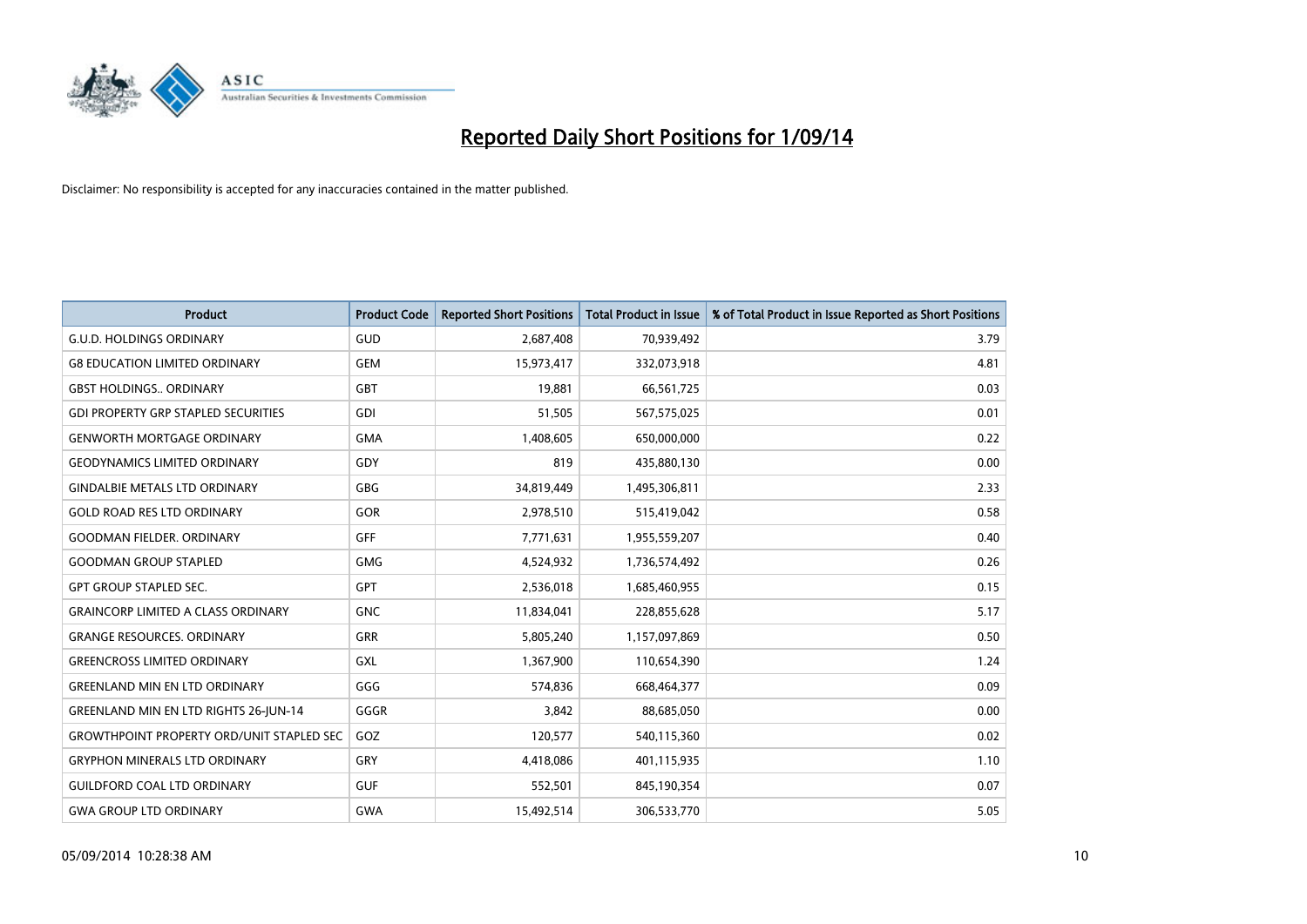

| <b>Product</b>                    | <b>Product Code</b> | <b>Reported Short Positions</b> | <b>Total Product in Issue</b> | % of Total Product in Issue Reported as Short Positions |
|-----------------------------------|---------------------|---------------------------------|-------------------------------|---------------------------------------------------------|
| HANSEN TECHNOLOGIES ORDINARY      | <b>HSN</b>          | 5,000                           | 162,194,642                   | 0.00                                                    |
| HARVEY NORMAN ORDINARY            | <b>HVN</b>          | 1,851,125                       | 1,062,316,784                 | 0.17                                                    |
| HEALTHSCOPE LIMITED. ORDINARY     | <b>HSO</b>          | 250,000                         | 1,732,094,838                 | 0.01                                                    |
| <b>HENDERSON GROUP CDI 1:1</b>    | <b>HGG</b>          | 3,856,631                       | 664,599,011                   | 0.58                                                    |
| HFA HOLDINGS LIMITED ORDINARY     | <b>HFA</b>          | 3,809                           | 162,147,897                   | 0.00                                                    |
| HIGHFIELD RES LTD ORDINARY        | <b>HFR</b>          | 50,000                          | 155,825,003                   | 0.03                                                    |
| <b>HIGHLANDS PACIFIC ORDINARY</b> | <b>HIG</b>          | 3,153                           | 854,261,346                   | 0.00                                                    |
| HILLS LTD ORDINARY                | <b>HIL</b>          | 117,537                         | 234,192,711                   | 0.05                                                    |
| HORIZON OIL LIMITED ORDINARY      | <b>HZN</b>          | 30,348,110                      | 1,301,981,265                 | 2.33                                                    |
| <b>ICAR ASIA LTD ORDINARY</b>     | ICQ                 | 98,182                          | 122,688,846                   | 0.08                                                    |
| <b>IINET LIMITED ORDINARY</b>     | <b>IIN</b>          | 8,410,004                       | 161,238,847                   | 5.22                                                    |
| <b>ILUKA RESOURCES ORDINARY</b>   | ILU                 | 35,428,972                      | 418,700,517                   | 8.46                                                    |
| <b>IMDEX LIMITED ORDINARY</b>     | <b>IMD</b>          | 2,391,314                       | 212,110,368                   | 1.13                                                    |
| <b>IMX RESOURCES LTD ORDINARY</b> | <b>IXR</b>          | 1                               | 451,497,138                   | 0.00                                                    |
| <b>INCITEC PIVOT ORDINARY</b>     | <b>IPL</b>          | 41,464,197                      | 1,654,998,197                 | 2.51                                                    |
| INDEPENDENCE GROUP ORDINARY       | <b>IGO</b>          | 124,134                         | 234,256,573                   | 0.05                                                    |
| INDOPHIL RESOURCES ORDINARY       | <b>IRN</b>          | 1,884,678                       | 1,203,146,194                 | 0.16                                                    |
| INFIGEN ENERGY STAPLED SECURITIES | <b>IFN</b>          | 2,438,972                       | 767,887,581                   | 0.32                                                    |
| INGENIA GROUP STAPLED SECURITIES  | <b>INA</b>          | 1,620,537                       | 678,058,232                   | 0.24                                                    |
| INSURANCE AUSTRALIA ORDINARY      | IAG                 | 12,267,131                      | 2,341,618,048                 | 0.52                                                    |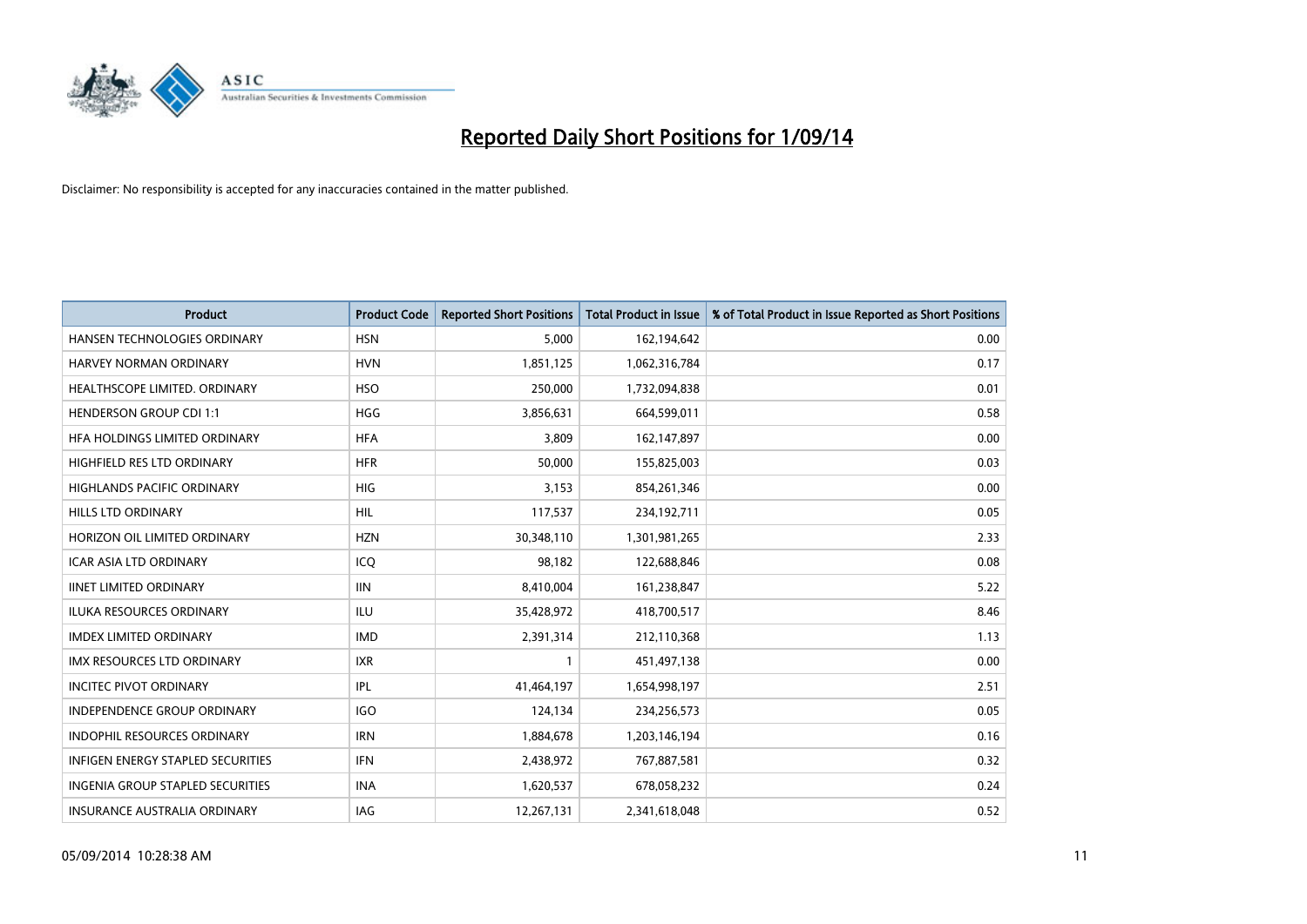

| <b>Product</b>                           | <b>Product Code</b> | <b>Reported Short Positions</b> | <b>Total Product in Issue</b> | % of Total Product in Issue Reported as Short Positions |
|------------------------------------------|---------------------|---------------------------------|-------------------------------|---------------------------------------------------------|
| <b>INTREPID MINES ORDINARY</b>           | <b>IAU</b>          | 14,634,728                      | 557,500,888                   | 2.63                                                    |
| INVESTA OFFICE FUND STAPLED SECURITIES   | <b>IOF</b>          | 749,234                         | 614,047,458                   | 0.12                                                    |
| <b>INVOCARE LIMITED ORDINARY</b>         | <b>IVC</b>          | 5,409,180                       | 110,030,298                   | 4.92                                                    |
| <b>IOOF HOLDINGS LTD ORDINARY</b>        | IFL                 | 5,902,756                       | 300,133,752                   | 1.97                                                    |
| <b>IPROPERTY GROUP LTD ORDINARY</b>      | <b>IPP</b>          | 2,397,807                       | 181,703,204                   | 1.32                                                    |
| <b>IRESS LIMITED ORDINARY</b>            | <b>IRE</b>          | 5,500,019                       | 159,097,319                   | 3.46                                                    |
| <b>IRON ORE HOLDINGS ORDINARY</b>        | <b>IOH</b>          | 16,649                          | 161,174,005                   | 0.01                                                    |
| <b>ISELECT LTD ORDINARY</b>              | <b>ISU</b>          | 726                             | 260,889,894                   | 0.00                                                    |
| <b>ISENTIA GROUP LTD ORDINARY</b>        | <b>ISD</b>          | 12,728                          | 200,000,001                   | 0.01                                                    |
| JAMES HARDIE INDUST CHESS DEPOSITARY INT | <b>IHX</b>          | 4,920,521                       | 444,875,263                   | 1.11                                                    |
| <b>JAPARA HEALTHCARE LT ORDINARY</b>     | <b>IHC</b>          | 3,984,085                       | 262,500,000                   | 1.52                                                    |
| <b>JB HI-FI LIMITED ORDINARY</b>         | <b>IBH</b>          | 12,188,464                      | 99,234,173                    | 12.28                                                   |
| <b>KAGARA LTD ORDINARY</b>               | KZL                 | 34,720                          | 798,953,117                   | 0.00                                                    |
| KAROON GAS AUSTRALIA ORDINARY            | <b>KAR</b>          | 20,541,782                      | 255,841,581                   | 8.03                                                    |
| KATHMANDU HOLD LTD ORDINARY              | <b>KMD</b>          | 2,079,391                       | 200,633,469                   | 1.04                                                    |
| <b>KBL MINING LIMITED ORDINARY</b>       | <b>KBL</b>          | 1,820                           | 393,535,629                   | 0.00                                                    |
| KINGSGATE CONSOLID. ORDINARY             | <b>KCN</b>          | 8,870,913                       | 223,584,937                   | 3.97                                                    |
| KINGSROSE MINING LTD ORDINARY            | <b>KRM</b>          | 442,126                         | 358,611,493                   | 0.12                                                    |
| <b>KOGI IRON LTD ORDINARY</b>            | <b>KFE</b>          | 899,598                         | 376,669,836                   | 0.24                                                    |
| LEIGHTON HOLDINGS ORDINARY               | LEI                 | 5,074,840                       | 338,503,563                   | 1.50                                                    |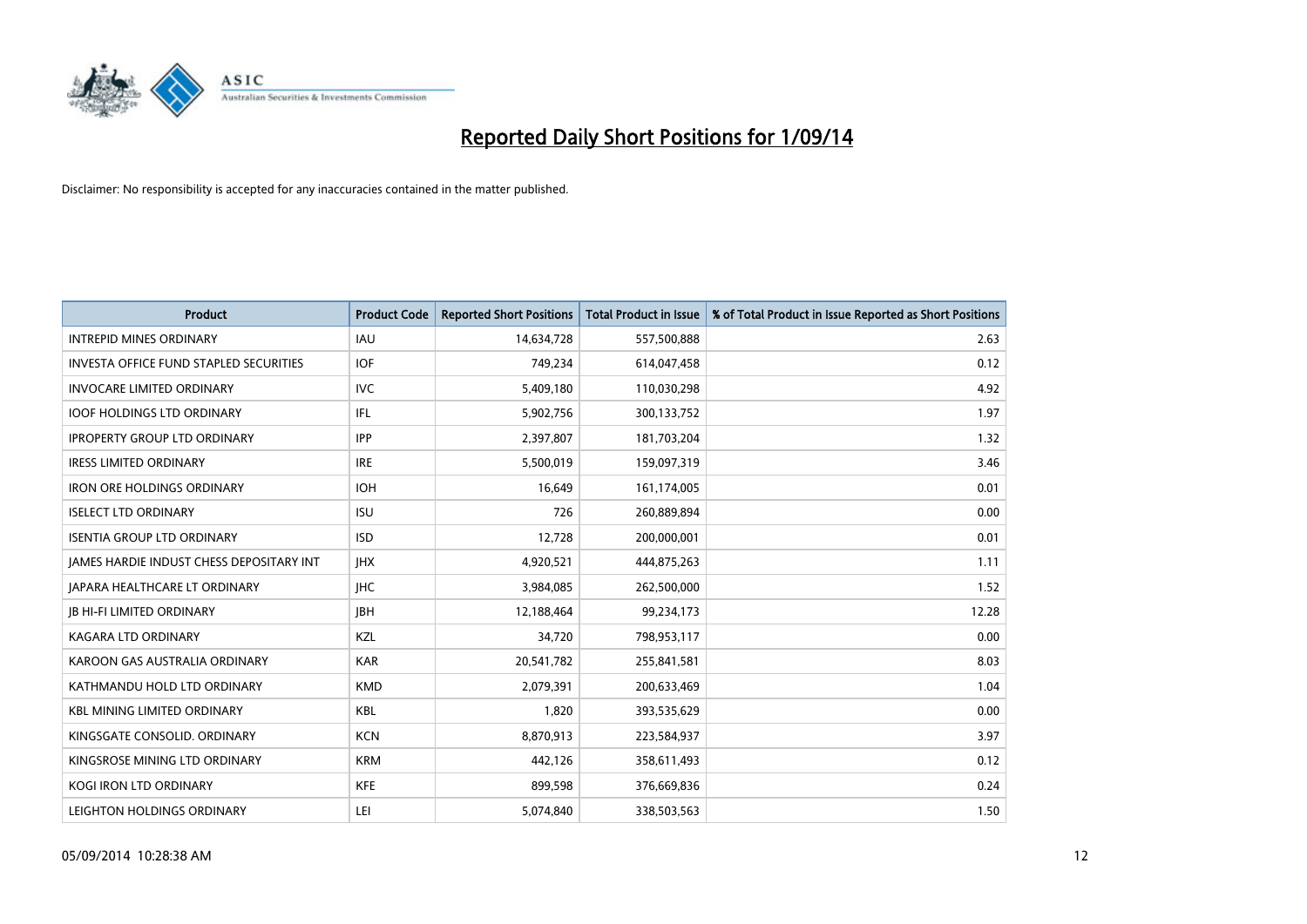

| <b>Product</b>                        | <b>Product Code</b> | <b>Reported Short Positions</b> | <b>Total Product in Issue</b> | % of Total Product in Issue Reported as Short Positions |
|---------------------------------------|---------------------|---------------------------------|-------------------------------|---------------------------------------------------------|
| LEND LEASE GROUP UNIT/ORD STAPLED     | LLC                 | 878,596                         | 577,475,833                   | 0.15                                                    |
| LIFESTYLE COMMUNIT. ORDINARY          | LIC                 | 4,000                           | 99,970,131                    | 0.00                                                    |
| LIQUEFIED NATURAL ORDINARY            | <b>LNG</b>          | 2,462,792                       | 461,402,201                   | 0.53                                                    |
| LONESTAR RESO LTD ORDINARY            | <b>LNR</b>          | 836,641                         | 752,187,211                   | 0.11                                                    |
| <b>LYNAS CORPORATION ORDINARY</b>     | <b>LYC</b>          | 131,893,722                     | 2,333,801,566                 | 5.65                                                    |
| <b>M2 GRP LTD ORDINARY</b>            | <b>MTU</b>          | 10,790,336                      | 180,491,516                   | 5.98                                                    |
| MACA LIMITED ORDINARY                 | <b>MLD</b>          | 1,803,776                       | 202,676,373                   | 0.89                                                    |
| MACMAHON HOLDINGS ORDINARY            | MAH                 | 2,192,353                       | 1,261,699,966                 | 0.17                                                    |
| MACO ATLAS ROADS GRP ORDINARY STAPLED | <b>MOA</b>          | 3,090,222                       | 505,692,079                   | 0.61                                                    |
| MACQUARIE GROUP LTD ORDINARY          | <b>MQG</b>          | 1,302,805                       | 321,202,994                   | 0.41                                                    |
| MAGELLAN FIN GRP LTD ORDINARY         | <b>MFG</b>          | 1,354,335                       | 158,842,157                   | 0.85                                                    |
| <b>MATRIX C &amp; E LTD ORDINARY</b>  | <b>MCE</b>          | 2,670,606                       | 94,555,428                    | 2.82                                                    |
| MAVERICK DRILLING ORDINARY            | <b>MAD</b>          | 716,224                         | 533,885,763                   | 0.13                                                    |
| <b>MAXITRANS INDUSTRIES ORDINARY</b>  | <b>MXI</b>          | 135,097                         | 185,075,653                   | 0.07                                                    |
| MAYNE PHARMA LTD ORDINARY             | <b>MYX</b>          | 6,672,245                       | 586,651,477                   | 1.14                                                    |
| MCMILLAN SHAKESPEARE ORDINARY         | <b>MMS</b>          | 1,198,963                       | 74,523,965                    | 1.61                                                    |
| MCPHERSON'S LTD ORDINARY              | <b>MCP</b>          | 39,391                          | 95,434,645                    | 0.04                                                    |
| MEDUSA MINING LTD ORDINARY            | <b>MML</b>          | 1,314,104                       | 207,794,301                   | 0.63                                                    |
| MELBOURNE IT LIMITED ORDINARY         | <b>MLB</b>          | 10,907                          | 92,944,392                    | 0.01                                                    |
| <b>MERMAID MARINE ORDINARY</b>        | <b>MRM</b>          | 12,855,520                      | 366,766,098                   | 3.51                                                    |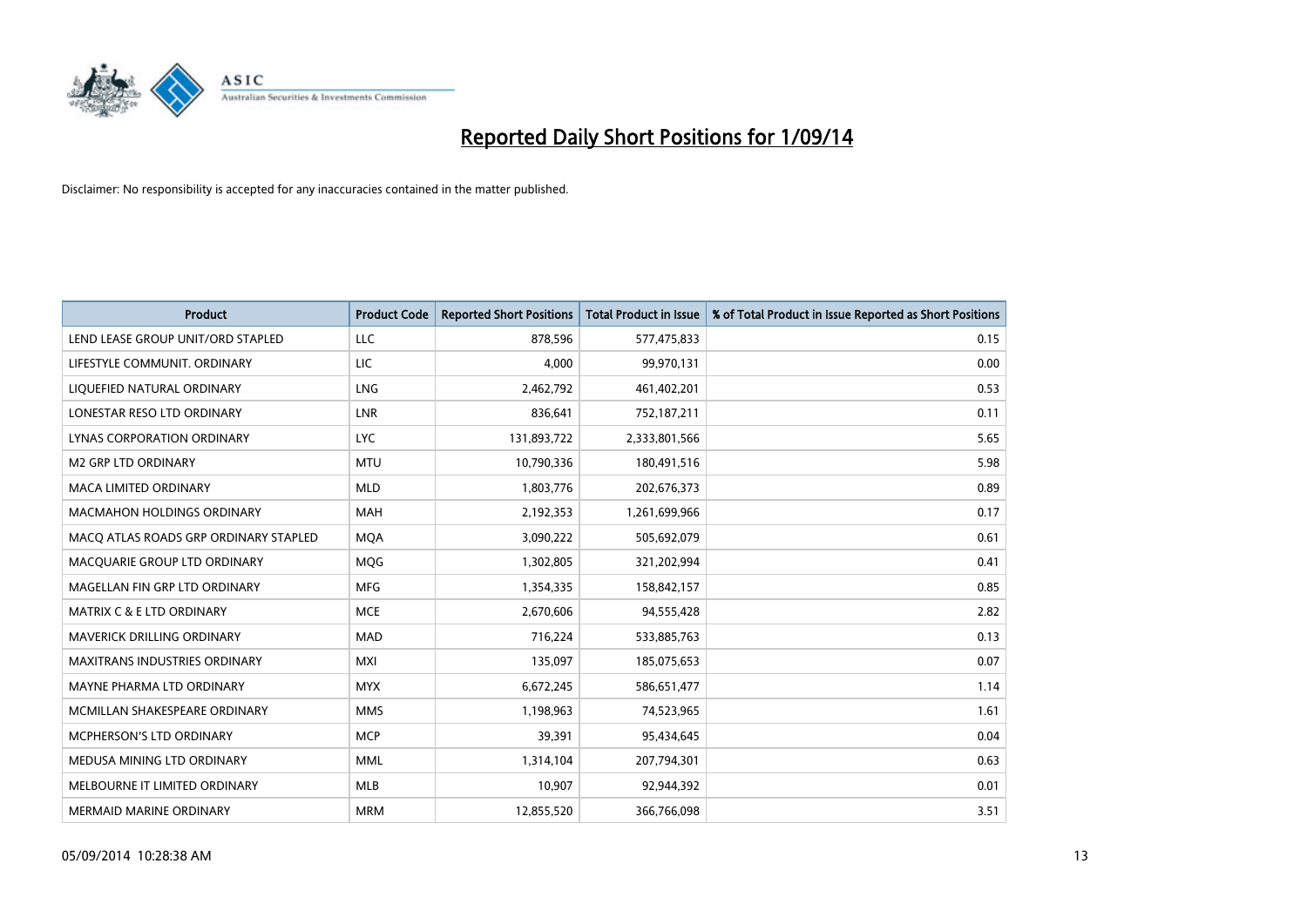

| <b>Product</b>                    | <b>Product Code</b> | <b>Reported Short Positions</b> | <b>Total Product in Issue</b> | % of Total Product in Issue Reported as Short Positions |
|-----------------------------------|---------------------|---------------------------------|-------------------------------|---------------------------------------------------------|
| MESOBLAST LIMITED ORDINARY        | <b>MSB</b>          | 23,446,643                      | 321,640,094                   | 7.29                                                    |
| METALS X LIMITED ORDINARY         | <b>MLX</b>          | 1,130,583                       | 1,655,826,110                 | 0.07                                                    |
| METCASH LIMITED ORDINARY          | <b>MTS</b>          | 118,321,873                     | 903,309,574                   | 13.10                                                   |
| MIGHTY RIVER POWER ORDINARY       | <b>MYT</b>          | 3,806,804                       | 1,400,012,517                 | 0.27                                                    |
| MINCOR RESOURCES NL ORDINARY      | <b>MCR</b>          | 5,774                           | 188,208,274                   | 0.00                                                    |
| MINERAL DEPOSITS ORDINARY         | <b>MDL</b>          | 763,960                         | 103,538,786                   | 0.74                                                    |
| MINERAL RESOURCES, ORDINARY       | <b>MIN</b>          | 13,200,482                      | 186,556,246                   | 7.08                                                    |
| MINT WIRELESS ORDINARY            | <b>MNW</b>          | 1,825,361                       | 470,372,395                   | 0.39                                                    |
| MIRABELA NICKEL LTD ORDINARY      | <b>MBN</b>          | 10                              | 929,710,216                   | 0.00                                                    |
| MIRVAC GROUP STAPLED SECURITIES   | <b>MGR</b>          | 2,870,993                       | 3,697,197,370                 | 0.08                                                    |
| MOBILE EMBRACE LTD ORDINARY       | <b>MBE</b>          | 28,000                          | 376,510,098                   | 0.01                                                    |
| <b>MOLOPO ENERGY LTD ORDINARY</b> | <b>MPO</b>          | 11,118                          | 248,705,730                   | 0.00                                                    |
| MONADELPHOUS GROUP ORDINARY       | <b>MND</b>          | 7,855,892                       | 92,679,570                    | 8.48                                                    |
| MORTGAGE CHOICE LTD ORDINARY      | <b>MOC</b>          | 2,114                           | 123,879,296                   | 0.00                                                    |
| <b>MOUNT GIBSON IRON ORDINARY</b> | <b>MGX</b>          | 19,028,115                      | 1,090,805,085                 | 1.74                                                    |
| MULTIPLEX SITES SITES             | <b>MXUPA</b>        | 2,057                           | 4,500,000                     | 0.05                                                    |
| MYER HOLDINGS LTD ORDINARY        | <b>MYR</b>          | 75,099,268                      | 585,684,551                   | 12.82                                                   |
| <b>MYSTATE LIMITED ORDINARY</b>   | <b>MYS</b>          | 73,415                          | 87,283,417                    | 0.08                                                    |
| NANOSONICS LIMITED ORDINARY       | <b>NAN</b>          | 1,598,814                       | 264,157,826                   | 0.61                                                    |
| NATIONAL AUST. BANK ORDINARY      | <b>NAB</b>          | 8,440,311                       | 2,365,771,681                 | 0.36                                                    |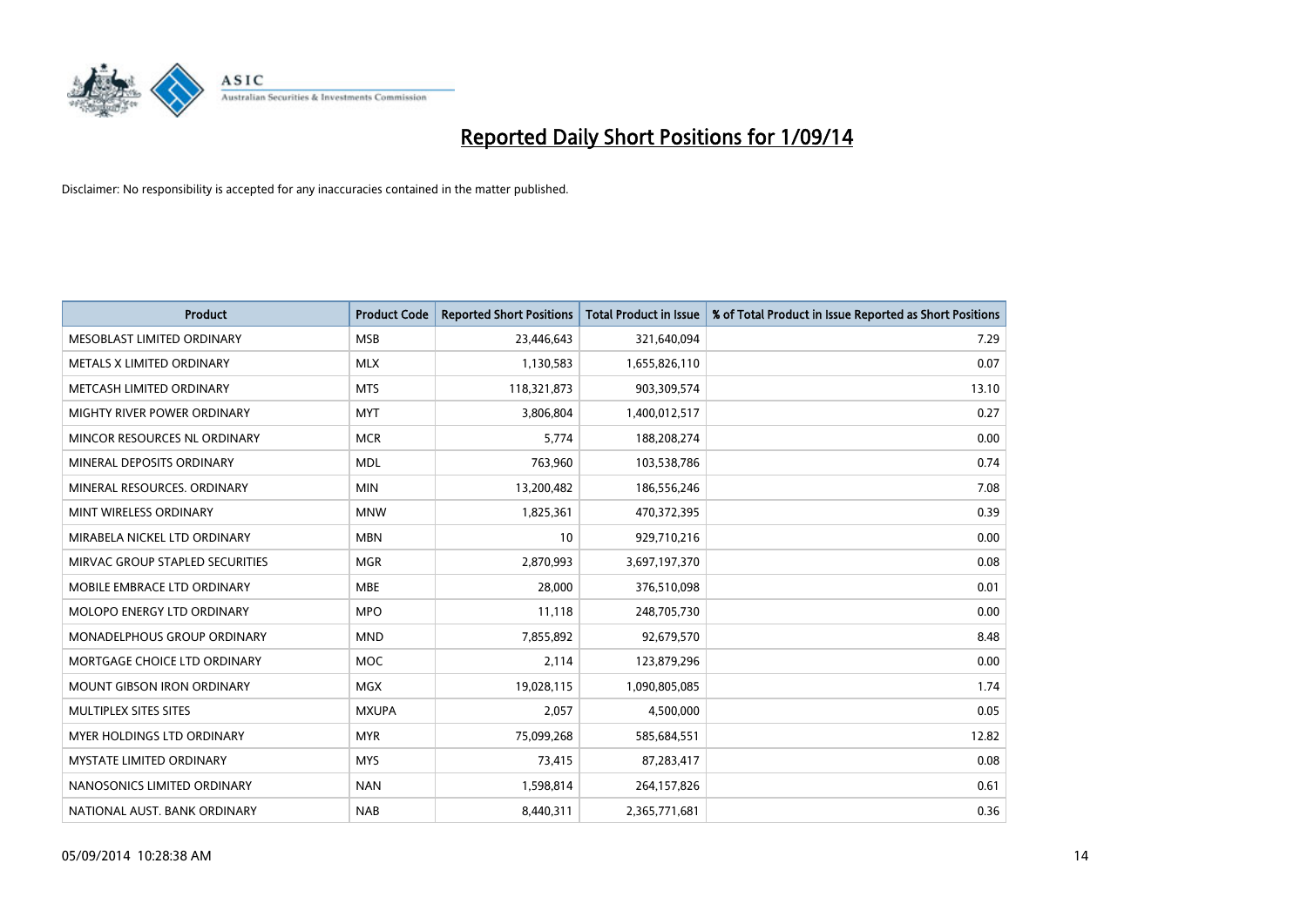

| <b>Product</b>                | <b>Product Code</b> | <b>Reported Short Positions</b> | <b>Total Product in Issue</b> | % of Total Product in Issue Reported as Short Positions |
|-------------------------------|---------------------|---------------------------------|-------------------------------|---------------------------------------------------------|
| NATIONAL STORAGE STAPLED      | <b>NSR</b>          | 2,756,375                       | 281,631,660                   | 0.98                                                    |
| NAVITAS LIMITED ORDINARY      | <b>NVT</b>          | 3,587,923                       | 375,712,581                   | 0.95                                                    |
| NEARMAP LTD ORDINARY          | <b>NEA</b>          | 716,071                         | 337,946,101                   | 0.21                                                    |
| NEON ENERGY LIMITED ORDINARY  | <b>NEN</b>          | 140,474                         | 553,037,848                   | 0.03                                                    |
| NEW HOPE CORPORATION ORDINARY | <b>NHC</b>          | 2,001,666                       | 830,999,449                   | 0.24                                                    |
| NEW STANDARD ENERGY ORDINARY  | <b>NSE</b>          | 4,200                           | 386,169,603                   | 0.00                                                    |
| NEWCREST MINING ORDINARY      | <b>NCM</b>          | 11,299,318                      | 766,510,971                   | 1.47                                                    |
| NEWS CORP A NON-VOTING CDI    | <b>NWSLV</b>        | 397,238                         | 2,976,217                     | 13.35                                                   |
| NEWS CORP B VOTING CDI        | <b>NWS</b>          | 2,560,332                       | 21,792,806                    | 11.75                                                   |
| NEWSAT LIMITED ORDINARY       | <b>NWT</b>          | 299,521                         | 613,199,841                   | 0.05                                                    |
| NEXTDC LIMITED ORDINARY       | <b>NXT</b>          | 19,017,866                      | 193,154,486                   | 9.85                                                    |
| NEXUS ENERGY LIMITED ORDINARY | <b>NXS</b>          | 83,985                          | 1,330,219,459                 | 0.01                                                    |
| NIB HOLDINGS LIMITED ORDINARY | <b>NHF</b>          | 2,082,797                       | 439,004,182                   | 0.47                                                    |
| NIDO PETROLEUM ORDINARY       | <b>NDO</b>          | 42,480                          | 2,188,266,468                 | 0.00                                                    |
| NINE ENTERTAINMENT ORDINARY   | <b>NEC</b>          | 9,896,502                       | 940,295,023                   | 1.05                                                    |
| NOBLE MINERAL RES ORDINARY    | <b>NMG</b>          | 2,365,726                       | 666,397,952                   | 0.36                                                    |
| NORTHERN IRON LTD ORDINARY    | <b>NFE</b>          | 11,392                          | 484,405,314                   | 0.00                                                    |
| NORTHERN STAR ORDINARY        | <b>NST</b>          | 9,838,494                       | 587,429,659                   | 1.67                                                    |
| NRW HOLDINGS LIMITED ORDINARY | <b>NWH</b>          | 13,616,712                      | 278,888,011                   | 4.88                                                    |
| NUFARM LIMITED ORDINARY       | <b>NUF</b>          | 18,638,886                      | 264,021,627                   | 7.06                                                    |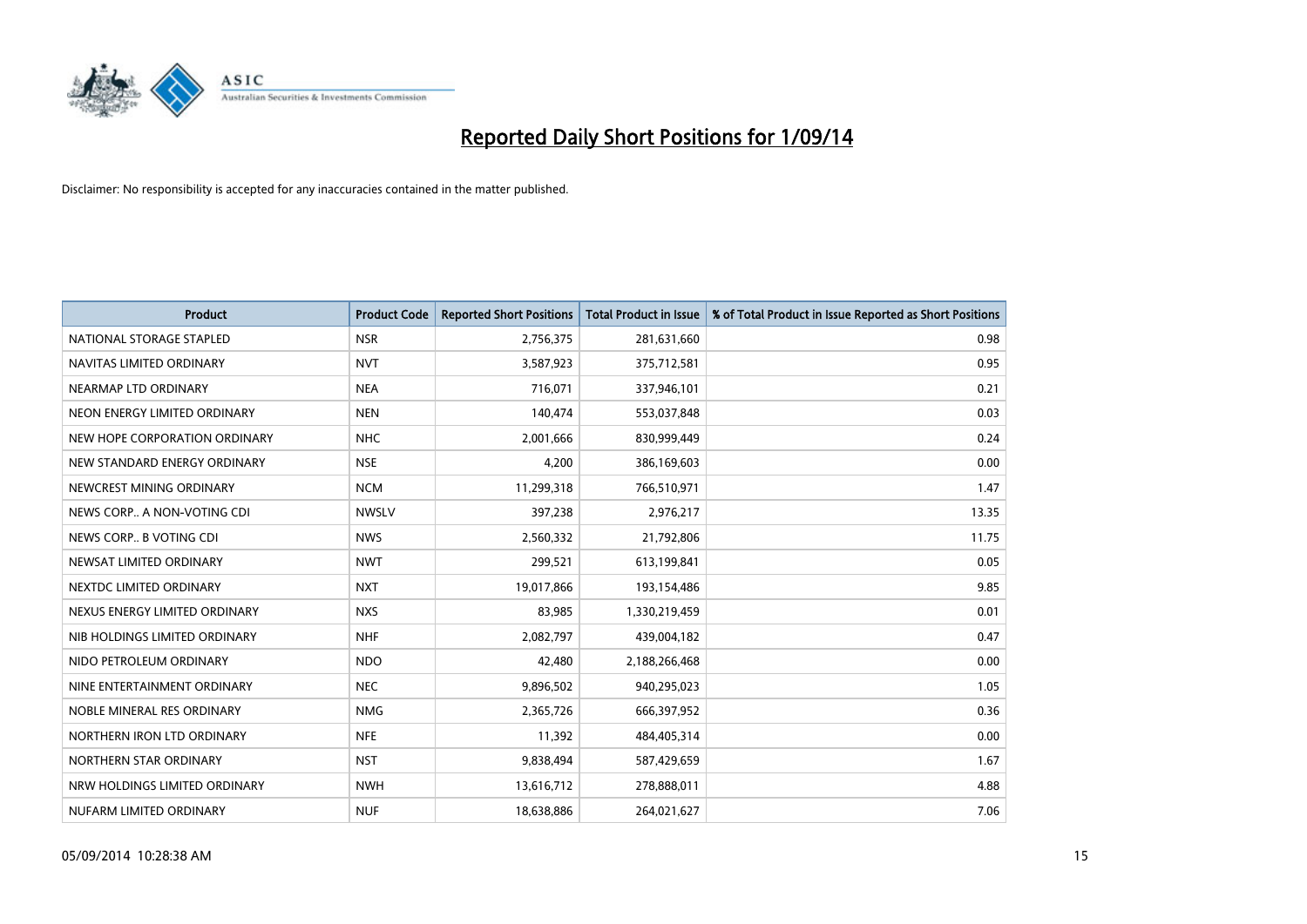

| <b>Product</b>                        | <b>Product Code</b> | <b>Reported Short Positions</b> | <b>Total Product in Issue</b> | % of Total Product in Issue Reported as Short Positions |
|---------------------------------------|---------------------|---------------------------------|-------------------------------|---------------------------------------------------------|
| NUPLEX INDUSTRIES ORDINARY            | <b>NPX</b>          | 1,000                           | 198,125,827                   | 0.00                                                    |
| OCEANAGOLD CORP. CHESS DEPOSITARY INT | <b>OGC</b>          | 1,589,141                       | 301,420,186                   | 0.53                                                    |
| OIL SEARCH LTD ORDINARY               | OSH                 | 5,336,141                       | 1,519,022,225                 | 0.35                                                    |
| OM HOLDINGS LIMITED ORDINARY          | <b>OMH</b>          | 58,082                          | 733,423,337                   | 0.01                                                    |
| ORICA LIMITED ORDINARY                | ORI                 | 13,151,129                      | 372,743,291                   | 3.53                                                    |
| ORIGIN ENERGY ORDINARY                | <b>ORG</b>          | 10,350,693                      | 1,103,646,907                 | 0.94                                                    |
| OROCOBRE LIMITED ORDINARY             | <b>ORE</b>          | 2,164,255                       | 132,041,911                   | 1.64                                                    |
| ORORA LIMITED ORDINARY                | <b>ORA</b>          | 2,687,689                       | 1,206,684,923                 | 0.22                                                    |
| OROTONGROUP LIMITED ORDINARY          | ORL                 | 410,629                         | 40,880,902                    | 1.00                                                    |
| OTOC LTD ORDINARY                     | <b>OTC</b>          | 107,912                         | 193,062,512                   | 0.06                                                    |
| OZ MINERALS ORDINARY                  | OZL                 | 16,963,231                      | 303,470,022                   | 5.59                                                    |
| <b>OZFOREX GROUP LTD ORDINARY</b>     | <b>OFX</b>          | 10,120,722                      | 240,000,000                   | 4.22                                                    |
| PACIFIC BRANDS ORDINARY               | PBG                 | 31,611,758                      | 917,226,291                   | 3.45                                                    |
| PACT GROUP HLDGS LTD ORDINARY         | PGH                 | 2,318,638                       | 294,097,961                   | 0.79                                                    |
| PALADIN ENERGY LTD ORDINARY           | <b>PDN</b>          | 97,620,079                      | 964, 367, 284                 | 10.12                                                   |
| PANORAMIC RESOURCES ORDINARY          | PAN                 | 153,027                         | 322,275,824                   | 0.05                                                    |
| PANTERRA GOLD LTD ORDINARY            | PGI                 | $\mathbf{1}$                    | 822,241,166                   | 0.00                                                    |
| PAPERLINX LIMITED ORDINARY            | <b>PPX</b>          | 44,675                          | 665,181,261                   | 0.01                                                    |
| PAPILLON RES LTD ORDINARY             | PIR                 | 6,500,544                       | 352,044,210                   | 1.85                                                    |
| PATTIES FOODS LTD ORDINARY            | PFL                 | 9,001                           | 139,144,338                   | 0.01                                                    |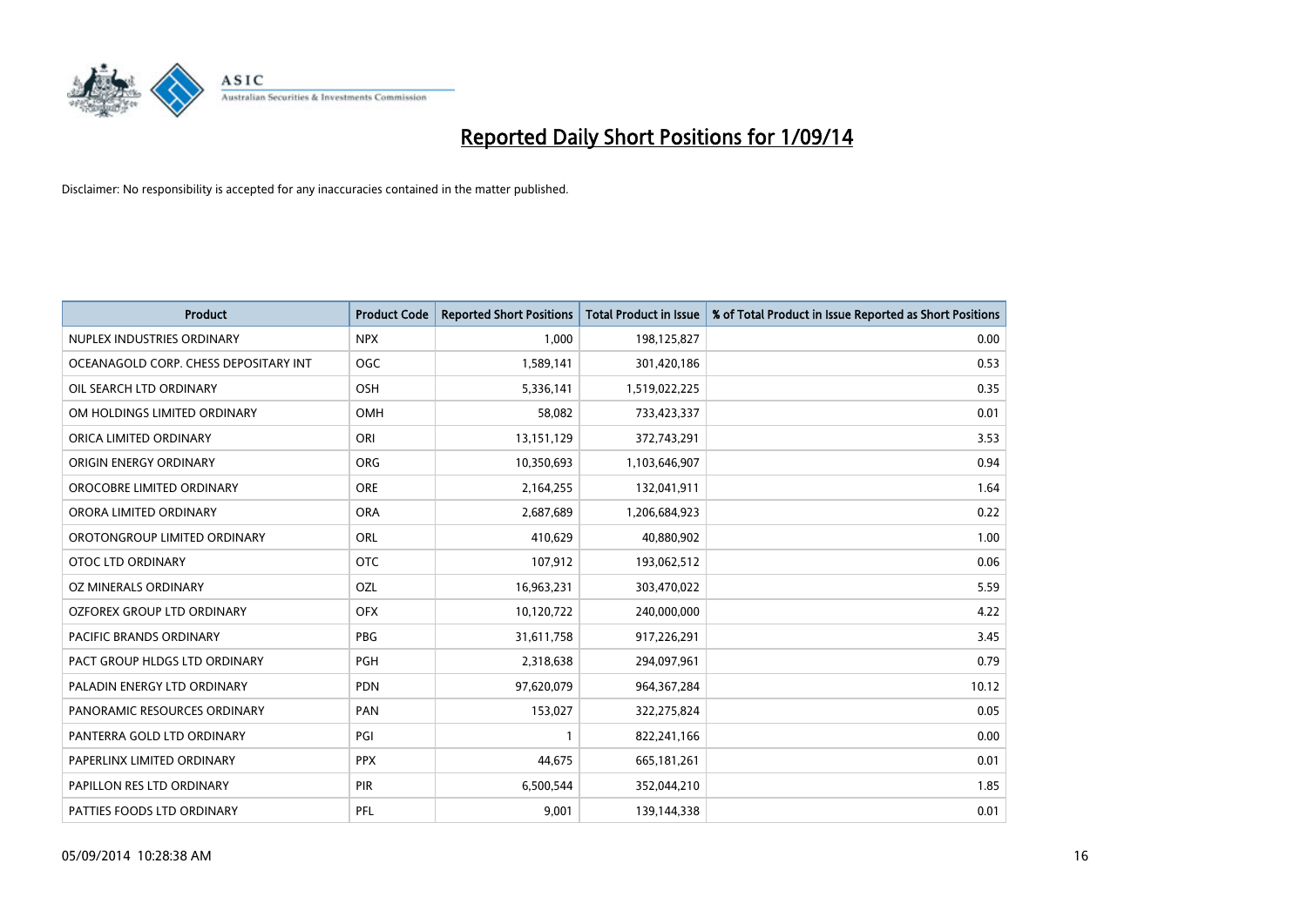

| <b>Product</b>                      | <b>Product Code</b> | <b>Reported Short Positions</b> | <b>Total Product in Issue</b> | % of Total Product in Issue Reported as Short Positions |
|-------------------------------------|---------------------|---------------------------------|-------------------------------|---------------------------------------------------------|
| PEET LIMITED ORDINARY               | <b>PPC</b>          | 52,444                          | 433,389,348                   | 0.01                                                    |
| PENTAL LTD ORDINARY                 | <b>PTL</b>          | 500,000                         | 1,814,138,699                 | 0.03                                                    |
| PERPETUAL LIMITED ORDINARY          | <b>PPT</b>          | 1,107,929                       | 46,574,426                    | 2.38                                                    |
| PERSEUS MINING LTD ORDINARY         | PRU                 | 16,151,448                      | 526,656,401                   | 3.07                                                    |
| PHARMAXIS LTD ORDINARY              | <b>PXS</b>          | 8,777                           | 309,514,849                   | 0.00                                                    |
| PHOSPHAGENICS LTD. ORDINARY         | POH                 | 250,000                         | 1,261,965,957                 | 0.02                                                    |
| PLATINUM ASSET ORDINARY             | <b>PTM</b>          | 1,053,002                       | 580,336,142                   | 0.18                                                    |
| PLATINUM AUSTRALIA ORDINARY         | PLA                 | 858,270                         | 504,968,043                   | 0.17                                                    |
| PRANA BIOTECHNOLOGY ORDINARY        | PBT                 | 508,672                         | 488,936,960                   | 0.10                                                    |
| PREMIER INVESTMENTS ORDINARY        | <b>PMV</b>          | 537,581                         | 155,714,874                   | 0.35                                                    |
| PRIMARY HEALTH CARE ORDINARY        | <b>PRY</b>          | 17,280,973                      | 505,659,944                   | 3.42                                                    |
| PRIME MEDIA GRP LTD ORDINARY        | <b>PRT</b>          | 1,549,509                       | 366,330,303                   | 0.42                                                    |
| PROGRAMMED ORDINARY                 | <b>PRG</b>          | 186,641                         | 118,644,974                   | 0.16                                                    |
| <b>QANTAS AIRWAYS ORDINARY</b>      | QAN                 | 68,092,640                      | 2,196,330,250                 | 3.10                                                    |
| OBE INSURANCE GROUP ORDINARY        | <b>OBE</b>          | 27,210,533                      | 1,341,959,131                 | 2.03                                                    |
| <b>QUBE HOLDINGS LTD ORDINARY</b>   | QUB                 | 10,918,650                      | 1,051,172,929                 | 1.04                                                    |
| RAMELIUS RESOURCES ORDINARY         | <b>RMS</b>          | 734,071                         | 468,779,797                   | 0.16                                                    |
| RAMSAY HEALTH CARE ORDINARY         | <b>RHC</b>          | 1,547,134                       | 202,081,252                   | 0.77                                                    |
| <b>RCG CORPORATION LTD ORDINARY</b> | <b>RCG</b>          | 55,261                          | 263,808,625                   | 0.02                                                    |
| <b>RCR TOMLINSON ORDINARY</b>       | <b>RCR</b>          | 652,866                         | 137,779,238                   | 0.47                                                    |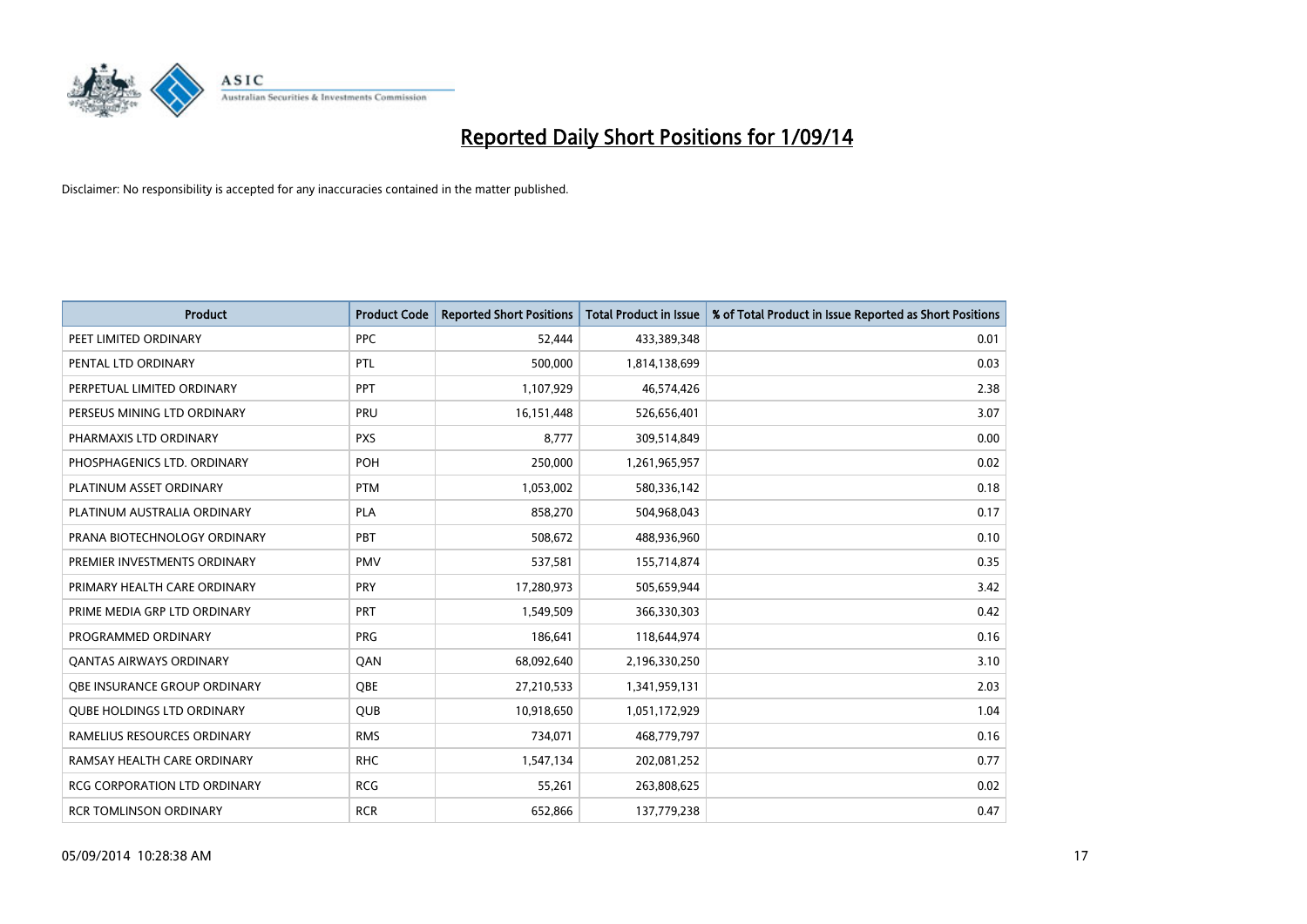

| <b>Product</b>                     | <b>Product Code</b> | <b>Reported Short Positions</b> | <b>Total Product in Issue</b> | % of Total Product in Issue Reported as Short Positions |
|------------------------------------|---------------------|---------------------------------|-------------------------------|---------------------------------------------------------|
| <b>REA GROUP ORDINARY</b>          | <b>REA</b>          | 1,485,898                       | 131,714,699                   | 1.13                                                    |
| RECALL HOLDINGS LTD ORDINARY       | <b>REC</b>          | 10,875,964                      | 312,903,583                   | 3.48                                                    |
| <b>RECKON LIMITED ORDINARY</b>     | <b>RKN</b>          | 1,480,863                       | 112,084,762                   | 1.32                                                    |
| <b>RED 5 LIMITED ORDINARY</b>      | <b>RED</b>          | 174,740                         | 759,451,008                   | 0.02                                                    |
| <b>RED FORK ENERGY ORDINARY</b>    | <b>RFE</b>          | 1,057,552                       | 501,051,719                   | 0.21                                                    |
| REDBANK ENERGY LTD ORDINARY        | <b>AEJ</b>          | 13                              | 786,287                       | 0.00                                                    |
| REED RESOURCES LTD ORDINARY        | <b>RDR</b>          | 2,000                           | 499,453,895                   | 0.00                                                    |
| REGIS RESOURCES ORDINARY           | <b>RRL</b>          | 42,497,510                      | 499,744,095                   | 8.50                                                    |
| RESMED INC CDI 10:1                | <b>RMD</b>          | 41,830,606                      | 1,403,045,440                 | 2.98                                                    |
| <b>RESOLUTE MINING ORDINARY</b>    | <b>RSG</b>          | 5,759,575                       | 641,189,223                   | 0.90                                                    |
| RESOURCE GENERATION ORDINARY       | <b>RES</b>          | 1,220                           | 581,380,338                   | 0.00                                                    |
| RETAIL FOOD GROUP ORDINARY         | <b>RFG</b>          | 11,040,225                      | 144,878,508                   | 7.62                                                    |
| REX MINERALS LIMITED ORDINARY      | <b>RXM</b>          | 615,672                         | 220,519,784                   | 0.28                                                    |
| <b>RIDLEY CORPORATION ORDINARY</b> | <b>RIC</b>          | 7,579                           | 307,817,071                   | 0.00                                                    |
| RIO TINTO LIMITED ORDINARY         | <b>RIO</b>          | 4,319,198                       | 435,758,720                   | 0.99                                                    |
| ROBUST RESOURCES ORDINARY          | <b>ROL</b>          | 1                               | 195,369,627                   | 0.00                                                    |
| ROC OIL COMPANY ORDINARY           | <b>ROC</b>          | 458,803                         | 687,618,400                   | 0.07                                                    |
| ROYAL WOLF HOLDINGS ORDINARY       | <b>RWH</b>          | 209,381                         | 100,387,052                   | 0.21                                                    |
| RUBIK FINANCIAL LTD, ORDINARY      | <b>RFL</b>          | 30,247                          | 340,999,914                   | 0.01                                                    |
| <b>RURALCO HOLDINGS ORDINARY</b>   | <b>RHL</b>          | 3,658                           | 77,291,069                    | 0.00                                                    |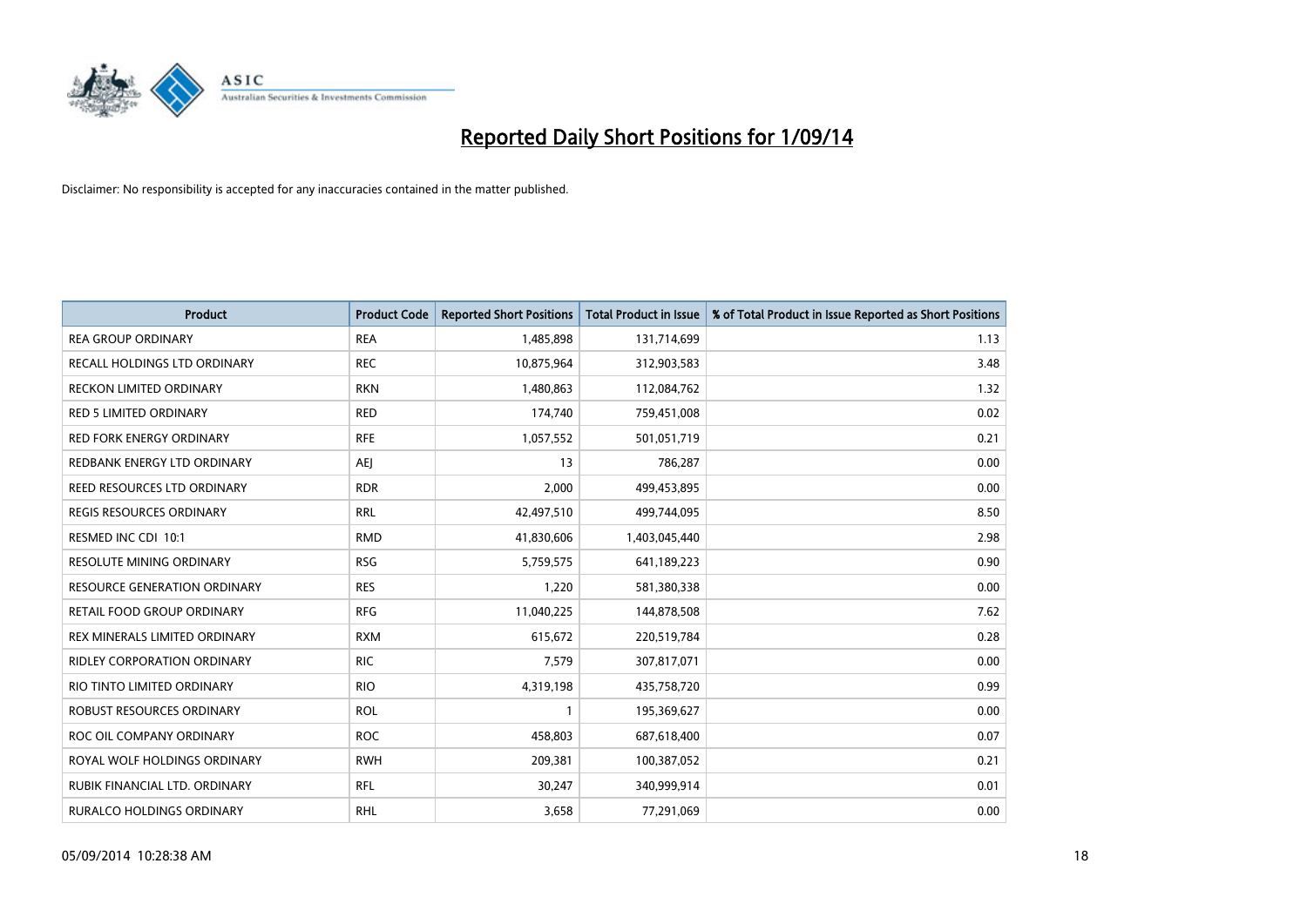

| <b>Product</b>                        | <b>Product Code</b> | <b>Reported Short Positions</b> | <b>Total Product in Issue</b> | % of Total Product in Issue Reported as Short Positions |
|---------------------------------------|---------------------|---------------------------------|-------------------------------|---------------------------------------------------------|
| SAI GLOBAL LIMITED ORDINARY           | SAI                 | 316,013                         | 210,918,332                   | 0.15                                                    |
| SALMAT LIMITED ORDINARY               | <b>SLM</b>          | 99,652                          | 159,812,799                   | 0.06                                                    |
| SAMSON OIL & GAS LTD ORDINARY         | <b>SSN</b>          | 19,648,960                      | 2,837,756,933                 | 0.69                                                    |
| SANDFIRE RESOURCES ORDINARY           | <b>SFR</b>          | 2,136,602                       | 155,640,968                   | 1.37                                                    |
| <b>SANTOS LTD ORDINARY</b>            | <b>STO</b>          | 8,153,860                       | 976,735,740                   | 0.83                                                    |
| SARACEN MINERAL ORDINARY              | <b>SAR</b>          | 913,517                         | 792,784,738                   | 0.12                                                    |
| SCA PROPERTY GROUP STAPLED SECURITIES | <b>SCP</b>          | 29,544,761                      | 648,628,320                   | 4.55                                                    |
| <b>SCENTRE GRP STAPLED</b>            | SCG                 | 20,085,315                      | 5,324,296,678                 | 0.38                                                    |
| SEDGMAN LIMITED ORDINARY              | <b>SDM</b>          | 1,593,668                       | 227,059,277                   | 0.70                                                    |
| SEEK LIMITED ORDINARY                 | <b>SEK</b>          | 11,466,683                      | 340,459,756                   | 3.37                                                    |
| SELECT HARVESTS ORDINARY              | <b>SHV</b>          | 967,055                         | 57,999,427                    | 1.67                                                    |
| SENEX ENERGY LIMITED ORDINARY         | SXY                 | 15,648,196                      | 1,148,128,941                 | 1.36                                                    |
| SERVCORP LIMITED ORDINARY             | SRV                 | 1.775                           | 98,432,275                    | 0.00                                                    |
| SERVICE STREAM ORDINARY               | SSM                 | 30                              | 386,389,873                   | 0.00                                                    |
| SEVEN GROUP HOLDINGS ORDINARY         | <b>SVW</b>          | 625,399                         | 302,691,886                   | 0.21                                                    |
| SEVEN WEST MEDIA LTD ORDINARY         | <b>SWM</b>          | 7,627,623                       | 999,160,872                   | 0.76                                                    |
| SIGMA PHARMACEUTICAL ORDINARY         | <b>SIP</b>          | 17,536,601                      | 1,108,086,575                 | 1.58                                                    |
| SILEX SYSTEMS ORDINARY                | <b>SLX</b>          | 7,018,985                       | 170,467,339                   | 4.12                                                    |
| SILVER CHEF LIMITED ORDINARY          | <b>SIV</b>          | 70,065                          | 29,469,492                    | 0.24                                                    |
| SILVER LAKE RESOURCE ORDINARY         | <b>SLR</b>          | 5,456,583                       | 503,233,971                   | 1.08                                                    |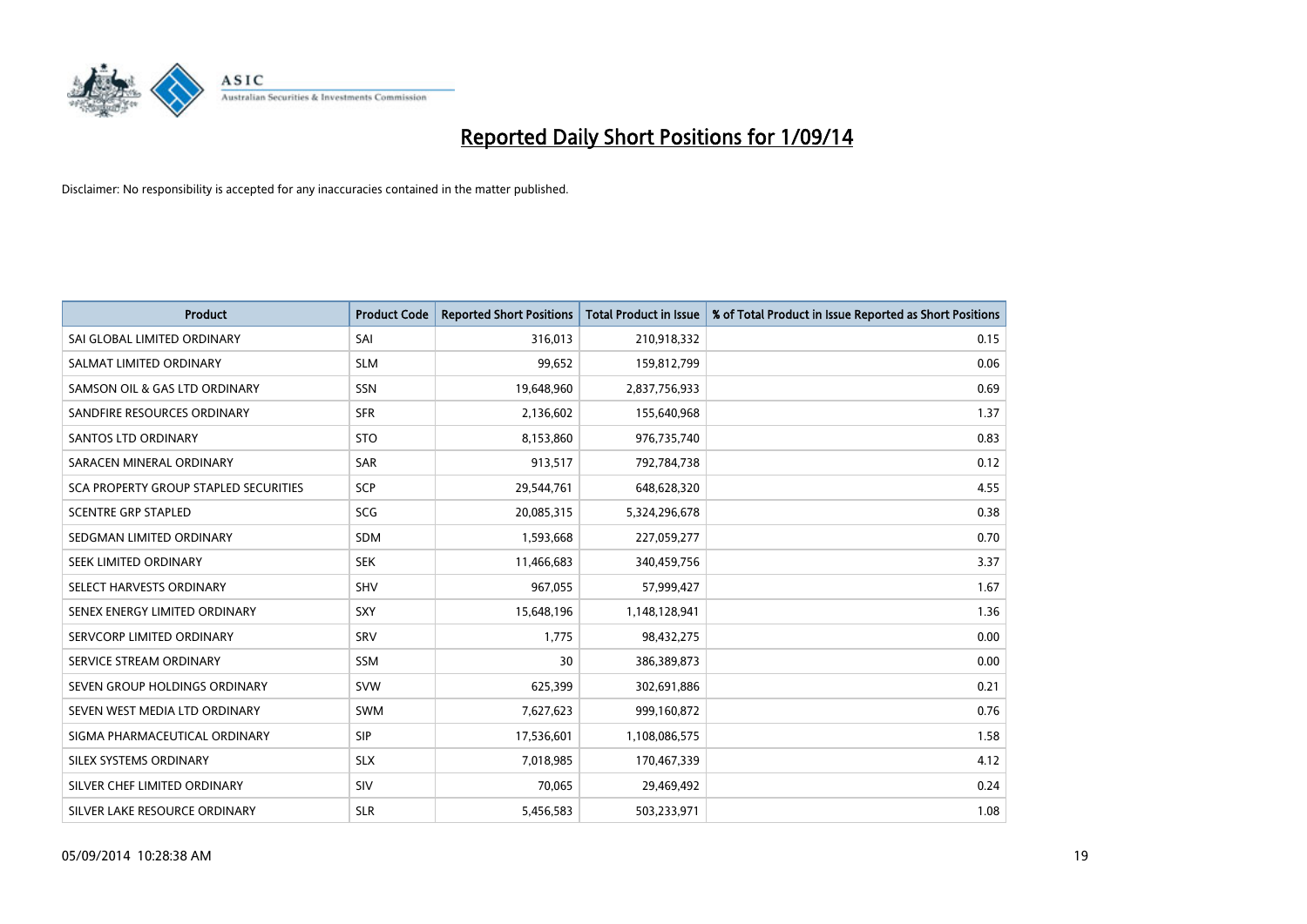

| <b>Product</b>                           | <b>Product Code</b> | <b>Reported Short Positions</b> | <b>Total Product in Issue</b> | % of Total Product in Issue Reported as Short Positions |
|------------------------------------------|---------------------|---------------------------------|-------------------------------|---------------------------------------------------------|
| SIMAVITA LTD CDI 1:1                     | <b>SVA</b>          | 13,150                          | 73,366,351                    | 0.02                                                    |
| SIMS METAL MGMT LTD ORDINARY             | <b>SGM</b>          | 12,087,217                      | 204,605,159                   | 5.91                                                    |
| SINGAPORE TELECOMM. CHESS DEPOSITARY INT | SGT                 | 5,747,190                       | 117,328,705                   | 4.90                                                    |
| SINO GAS ENERGY ORDINARY                 | <b>SEH</b>          | 5,279,382                       | 1,541,422,358                 | 0.34                                                    |
| SIRIUS RESOURCES NL ORDINARY             | <b>SIR</b>          | 10,558,037                      | 340,888,269                   | 3.10                                                    |
| SIRTEX MEDICAL ORDINARY                  | <b>SRX</b>          | 193,040                         | 56,494,365                    | 0.34                                                    |
| SKILLED GROUP LTD ORDINARY               | <b>SKE</b>          | 1,580,039                       | 235,254,496                   | 0.67                                                    |
| SKY NETWORK ORDINARY                     | <b>SKT</b>          | 120,705                         | 389,139,785                   | 0.03                                                    |
| SKYCITY ENT GRP LTD ORDINARY             | <b>SKC</b>          | 7,014,991                       | 582,088,094                   | 1.21                                                    |
| <b>SLATER &amp; GORDON ORDINARY</b>      | SGH                 | 1,857,441                       | 204,338,625                   | 0.91                                                    |
| SMS MANAGEMENT. ORDINARY                 | SMX                 | 2,177,286                       | 69,394,537                    | 3.14                                                    |
| SONIC HEALTHCARE ORDINARY                | <b>SHL</b>          | 3,321,958                       | 400,811,556                   | 0.83                                                    |
| SOUL PATTINSON (W.H) ORDINARY            | SOL                 | 16,291                          | 239,395,320                   | 0.01                                                    |
| SP AUSNET STAPLED SECURITIES             | SPN                 | 801,283                         | 3,425,244,162                 | 0.02                                                    |
| SPARK INFRASTRUCTURE STAPLED US PROHIBT. | SKI                 | 14,669,741                      | 1,466,360,128                 | 1.00                                                    |
| SPARK NEW ZEALAND ORDINARY               | <b>SPK</b>          | 7,724,708                       | 1,828,530,844                 | 0.42                                                    |
| SPDR 200 FUND ETF UNITS                  | <b>STW</b>          | 43,673                          | 46,146,865                    | 0.09                                                    |
| SPECIALTY FASHION ORDINARY               | <b>SFH</b>          | 1,802                           | 192,236,121                   | 0.00                                                    |
| SPOTLESS GRP HLD LTD ORDINARY            | <b>SPO</b>          | 23,531,205                      | 1,098,290,178                 | 2.14                                                    |
| ST BARBARA LIMITED ORDINARY              | <b>SBM</b>          | 14,159,489                      | 488,074,077                   | 2.90                                                    |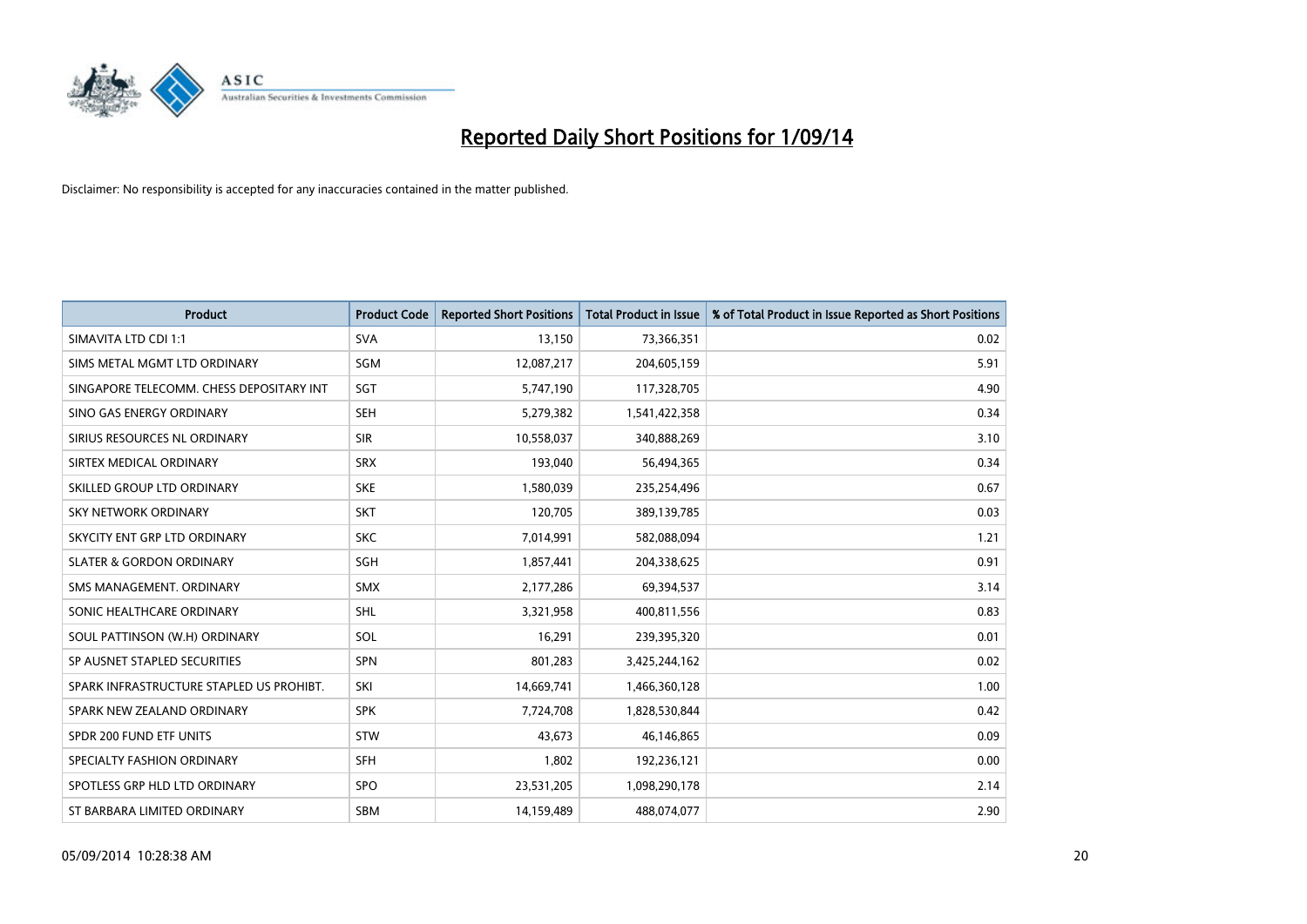

| <b>Product</b>                   | <b>Product Code</b> | <b>Reported Short Positions</b> | <b>Total Product in Issue</b> | % of Total Product in Issue Reported as Short Positions |
|----------------------------------|---------------------|---------------------------------|-------------------------------|---------------------------------------------------------|
| STARPHARMA HOLDINGS ORDINARY     | SPL                 | 14,377,804                      | 285,109,680                   | 5.04                                                    |
| STEADFAST GROUP LTD ORDINARY     | <b>SDF</b>          | 6,294,531                       | 501,638,307                   | 1.25                                                    |
| STH CRS ELECT ENGNR ORDINARY     | <b>SXE</b>          | 13,433                          | 161,523,130                   | 0.01                                                    |
| STHN CROSS MEDIA ORDINARY        | SXL                 | 32,500,481                      | 705,246,986                   | 4.61                                                    |
| STOCKLAND UNITS/ORD STAPLED      | SGP                 | 6,134,118                       | 2,326,978,560                 | 0.26                                                    |
| STRAITS RES LTD. ORDINARY        | SRQ                 | 28,747                          | 1,217,730,293                 | 0.00                                                    |
| STRIKE ENERGY LTD ORDINARY       | <b>STX</b>          | 4.000                           | 833,330,946                   | 0.00                                                    |
| STW COMMUNICATIONS ORDINARY      | SGN                 | 1,985,190                       | 403,828,512                   | 0.49                                                    |
| SUNCORP GROUP LTD ORDINARY       | <b>SUN</b>          | 11,107,496                      | 1,286,600,980                 | 0.86                                                    |
| SUNDANCE ENERGY ORDINARY         | <b>SEA</b>          | 2,989,042                       | 548,714,663                   | 0.54                                                    |
| SUNDANCE RESOURCES ORDINARY      | SDL                 | 77,619,940                      | 3,082,028,456                 | 2.52                                                    |
| SUNLAND GROUP LTD ORDINARY       | <b>SDG</b>          | 1,307,547                       | 181,710,087                   | 0.72                                                    |
| SUPER RET REP LTD ORDINARY       | <b>SUL</b>          | 6,071,744                       | 196,731,620                   | 3.09                                                    |
| SYD AIRPORT STAPLED US PROHIBIT. | SYD                 | 25,865,012                      | 2,216,216,041                 | 1.17                                                    |
| SYRAH RESOURCES ORDINARY         | <b>SYR</b>          | 3,956,514                       | 163,470,076                   | 2.42                                                    |
| TABCORP HOLDINGS LTD ORDINARY    | <b>TAH</b>          | 14,983,450                      | 762,954,019                   | 1.96                                                    |
| TAP OIL LIMITED ORDINARY         | <b>TAP</b>          | 8,184                           | 243,150,627                   | 0.00                                                    |
| TASSAL GROUP LIMITED ORDINARY    | <b>TGR</b>          | 236,811                         | 146,897,115                   | 0.16                                                    |
| <b>TATTS GROUP LTD ORDINARY</b>  | <b>TTS</b>          | 30,952,552                      | 1,434,790,447                 | 2.16                                                    |
| TELSTRA CORPORATION, ORDINARY    | <b>TLS</b>          | 47.044.081                      | 12,443,074,357                | 0.38                                                    |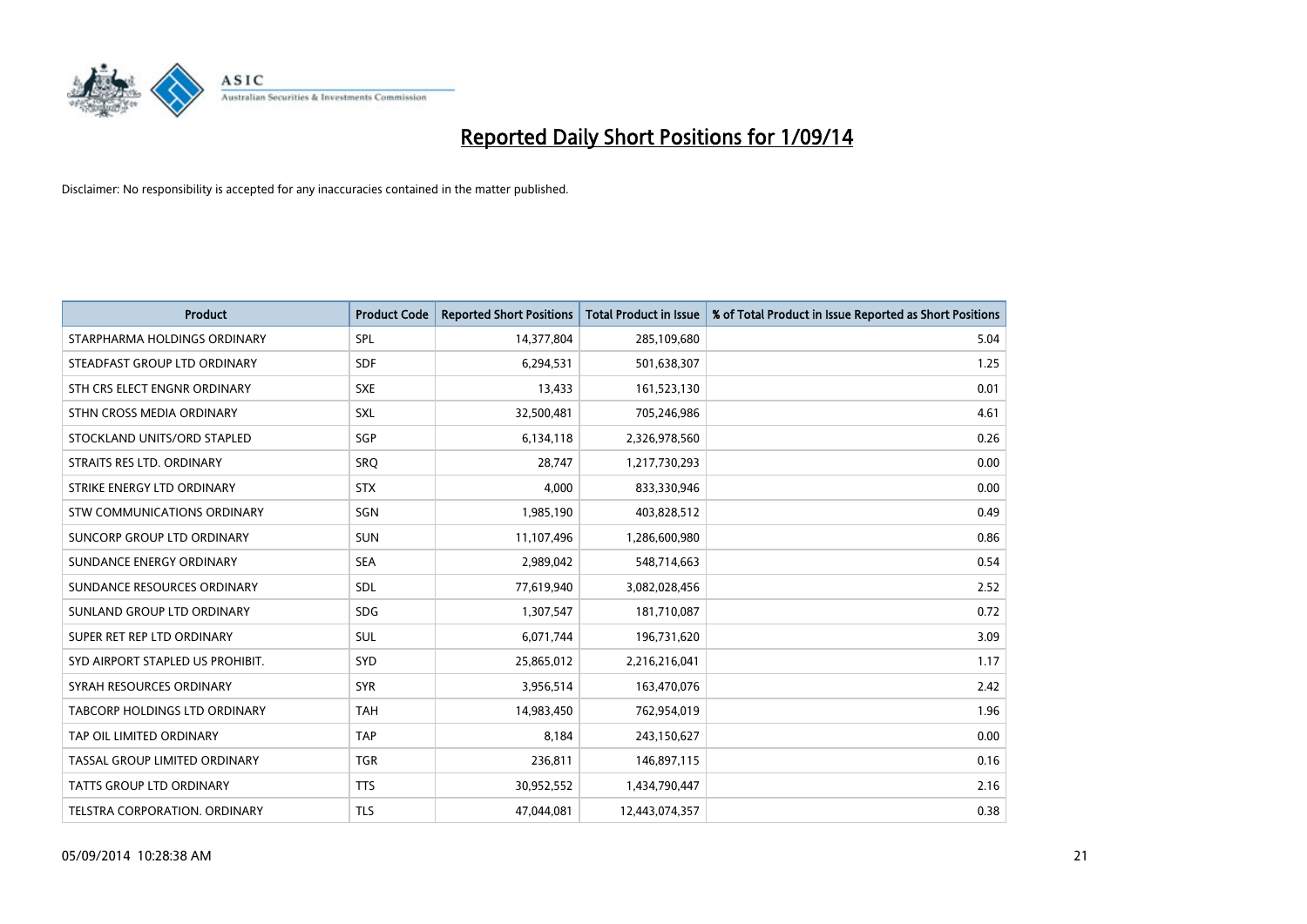

| <b>Product</b>                       | <b>Product Code</b> | <b>Reported Short Positions</b> | <b>Total Product in Issue</b> | % of Total Product in Issue Reported as Short Positions |
|--------------------------------------|---------------------|---------------------------------|-------------------------------|---------------------------------------------------------|
| TEN NETWORK HOLDINGS ORDINARY        | <b>TEN</b>          | 139,119,934                     | 2,630,984,596                 | 5.29                                                    |
| TERANGA GOLD CORP CDI 1:1            | TGZ                 | 72,688                          | 79,354,621                    | 0.09                                                    |
| TFS CORPORATION LTD ORDINARY         | <b>TFC</b>          | 46,332                          | 324,157,408                   | 0.01                                                    |
| THE PAS GROUP LTD ORDINARY           | <b>PGR</b>          | 695,317                         | 136,690,860                   | 0.51                                                    |
| THE REJECT SHOP ORDINARY             | <b>TRS</b>          | 2,930,693                       | 28,844,648                    | 10.16                                                   |
| <b>TIGER RESOURCES ORDINARY</b>      | <b>TGS</b>          | 7,094,606                       | 898,784,227                   | 0.79                                                    |
| TOLL HOLDINGS LTD ORDINARY           | <b>TOL</b>          | 28,221,985                      | 717,133,875                   | 3.94                                                    |
| TOX FREE SOLUTIONS ORDINARY          | <b>TOX</b>          | 3,284,271                       | 133,752,359                   | 2.46                                                    |
| TPG TELECOM LIMITED ORDINARY         | <b>TPM</b>          | 12,455,634                      | 793,808,141                   | 1.57                                                    |
| <b>TRADE ME GROUP ORDINARY</b>       | <b>TME</b>          | 4,574,760                       | 396,584,956                   | 1.15                                                    |
| TRANSFIELD SERVICES ORDINARY         | <b>TSE</b>          | 7,285,698                       | 512,457,716                   | 1.42                                                    |
| TRANSPACIFIC INDUST, ORDINARY        | <b>TPI</b>          | 7,842,681                       | 1,579,648,778                 | 0.50                                                    |
| TRANSURBAN GROUP TRIPLE STAPLED SEC. | TCL                 | 14,745,255                      | 1,905,959,897                 | 0.77                                                    |
| <b>TREASURY GROUP ORDINARY</b>       | <b>TRG</b>          | 89,790                          | 23,697,498                    | 0.38                                                    |
| TREASURY WINE ESTATE ORDINARY        | <b>TWE</b>          | 787,903                         | 651,087,498                   | 0.12                                                    |
| TROY RESOURCES LTD ORDINARY          | <b>TRY</b>          | 711,789                         | 195,096,457                   | 0.36                                                    |
| TZ LIMITED ORDINARY                  | <b>TZL</b>          | 5,403,454                       | 384,874,293                   | 1.40                                                    |
| UGL LIMITED ORDINARY                 | <b>UGL</b>          | 13,411,073                      | 166,511,240                   | 8.05                                                    |
| UNILIFE CORPORATION CDI 6:1          | <b>UNS</b>          | 108,562                         | 268,559,046                   | 0.04                                                    |
| UXC LIMITED ORDINARY                 | <b>UXC</b>          | 208,818                         | 322,477,434                   | 0.06                                                    |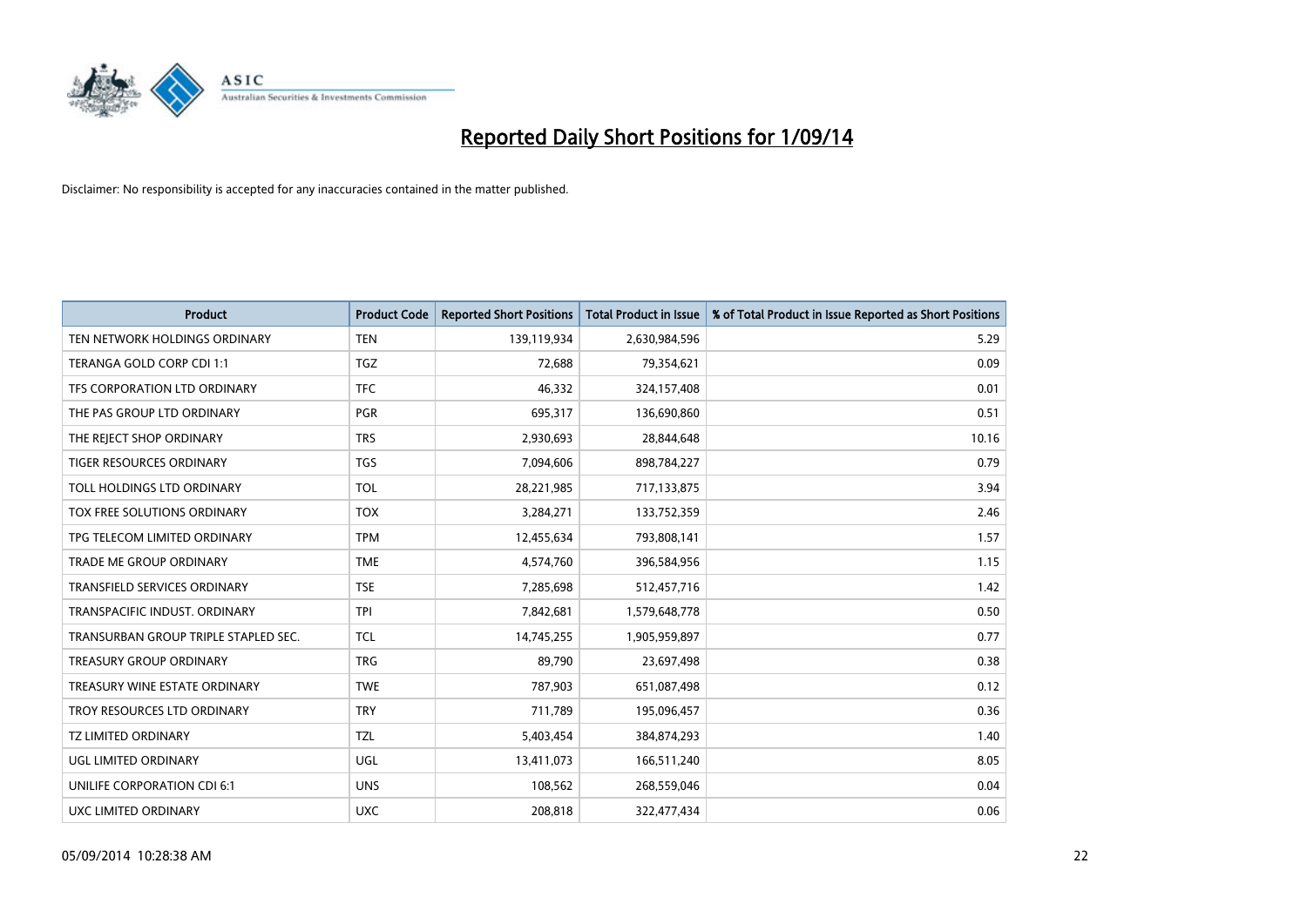

| <b>Product</b>                       | <b>Product Code</b> | <b>Reported Short Positions</b> | <b>Total Product in Issue</b> | % of Total Product in Issue Reported as Short Positions |
|--------------------------------------|---------------------|---------------------------------|-------------------------------|---------------------------------------------------------|
| <b>VEDA GROUP LTD ORDINARY</b>       | <b>VED</b>          | 13,567,601                      | 842,055,406                   | 1.61                                                    |
| VILLAGE ROADSHOW LTD ORDINARY        | <b>VRL</b>          | 755,639                         | 159,504,142                   | 0.47                                                    |
| <b>VIRGIN AUS HLDG LTD ORDINARY</b>  | <b>VAH</b>          | 52,743,775                      | 3,514,825,734                 | 1.50                                                    |
| <b>VIRTUS HEALTH LTD ORDINARY</b>    | <b>VRT</b>          | 4,483,501                       | 79,722,678                    | 5.62                                                    |
| <b>VOCATION LTD ORDINARY</b>         | <b>VET</b>          | 15,700,148                      | 202,899,894                   | 7.74                                                    |
| <b>VOCUS COMMS LTD ORDINARY</b>      | <b>VOC</b>          | 36,156                          | 94,609,834                    | 0.04                                                    |
| WARRNAMBOOL CHEESE ORDINARY          | <b>WCB</b>          | 19                              | 56,098,797                    | 0.00                                                    |
| <b>WATPAC LIMITED ORDINARY</b>       | <b>WTP</b>          | 2,516                           | 186,489,922                   | 0.00                                                    |
| WEBJET LIMITED ORDINARY              | <b>WEB</b>          | 1,541,110                       | 79,397,959                    | 1.94                                                    |
| WESFARMERS LIMITED ORDINARY          | <b>WES</b>          | 5,804,069                       | 1,143,274,951                 | 0.51                                                    |
| WESTERN AREAS LTD ORDINARY           | <b>WSA</b>          | 14,475,265                      | 232,580,131                   | 6.22                                                    |
| WESTERN DESERT RES. ORDINARY         | <b>WDR</b>          | 6,472,803                       | 620,049,919                   | 1.04                                                    |
| WESTERN DESERT RES. RIGHTS 31-MAR-14 | <b>WDRR</b>         | 17,835                          | 120,009,662                   | 0.01                                                    |
| <b>WESTFIELD CORP STAPLED</b>        | WFD                 | 2,372,851                       | 2,078,089,686                 | 0.11                                                    |
| WESTFIELD GROUP ORD/UNIT STAPLED SEC | <b>WDC</b>          | 1,639,762                       | 2,078,089,686                 | 0.08                                                    |
| <b>WESTPAC BANKING CORP ORDINARY</b> | <b>WBC</b>          | 20,405,539                      | 3,109,048,309                 | 0.66                                                    |
| WHITE ENERGY COMPANY ORDINARY        | <b>WEC</b>          | 31,950                          | 328,374,494                   | 0.01                                                    |
| WHITEHAVEN COAL ORDINARY             | <b>WHC</b>          | 80,598,203                      | 1,025,760,027                 | 7.86                                                    |
| WIDE BAY AUST LTD ORDINARY           | <b>WBB</b>          | 1,201                           | 36,452,951                    | 0.00                                                    |
| WOODSIDE PETROLEUM ORDINARY          | <b>WPL</b>          | 4,579,354                       | 823,910,657                   | 0.56                                                    |